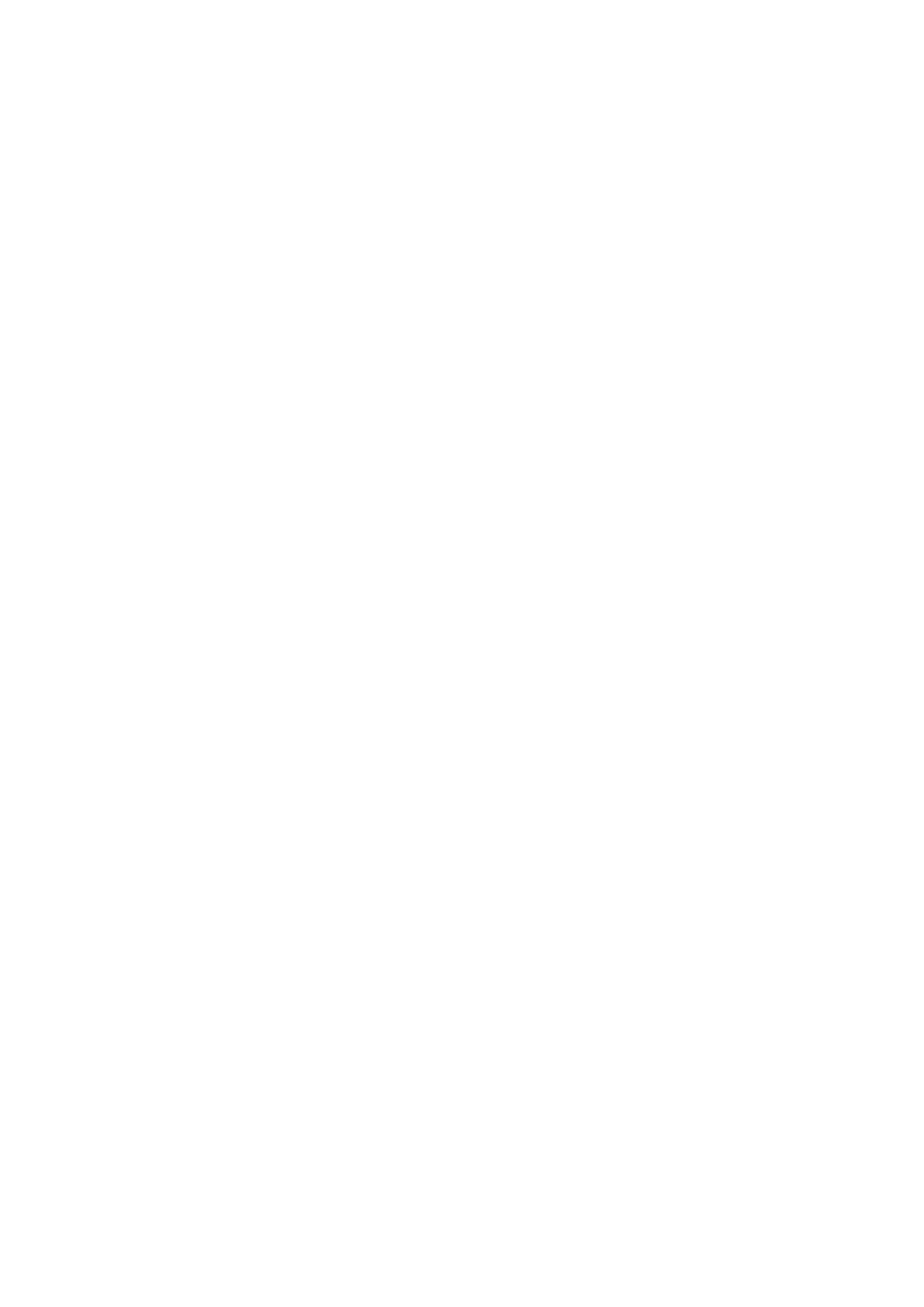

Article 28 The maritime administrative agency shall, in accordance with the needs of maritime traffic safety management, issue navigational warnings for urgent and dangerous situations, and issue navigational notices for other situations that affect maritime traffic safety. The maritime administrative agency shall notify the naval navigation assurance department of navigation warnings, navigation notices, and the delineation and adjustment of the ship's routing area, and provide relevant information in a timely manner.

Article 29 The maritime administrative agency shall broadcast maritime traffic safety information to ships and offshore installations in a timely manner. When ships and offshore installations are navigating, berthing, or operating in alignment areas, traffic control areas, or areas with dense navigable ships, the maritime administrative agency shall provide corresponding safety information services according to their requests.

Article 30 The following ships navigating, berthing or moving in the pilotage zone designated by the competent department of transportation under the State Council shall apply to the pilotage agency for pilotage:

(1) Vessels of foreign nationality, except for those that can be exempted as stipulated by the transportation department of the State Council after being approved by the State Council;

(2) Nuclear-powered ships, ships carrying radioactive materials, and ultra-large oil tankers;

(3) Bulk liquefied gas ships and bulk dangerous chemical ships that may endanger port safety;

(4) Vessels whose length, width, and height are close to the limits of the corresponding navigable channel conditions.

The specific standards for ships in items 3 and 4 of the preceding paragraph shall be formulated and announced by the relevant maritime administrative agency according to the actual situation of the port. Where a ship voluntarily applies for pilotage, the pilotage agency shall provide pilotage services.

Article 31 The pilotage agency shall dispatch pilots with corresponding capabilities and experience to provide pilotage services for ships in a timely manner. The pilot shall, in accordance with the designation of the pilot agency, board and leave the guided ship in the prescribed waters, and perform the ship's piloting tasks safely and cautiously. The guided ship shall be equipped with a boarding and disembarking device that meets the regulations, and the safety of the pilot during boarding and disembarking and piloting on board shall be ensured. When the pilot leads the ship, the captain is not relieved of the responsibility of commanding and managing the ship.

Article 32: The competent department of transportation under the State Council shall determine and promptly release the security level according to the security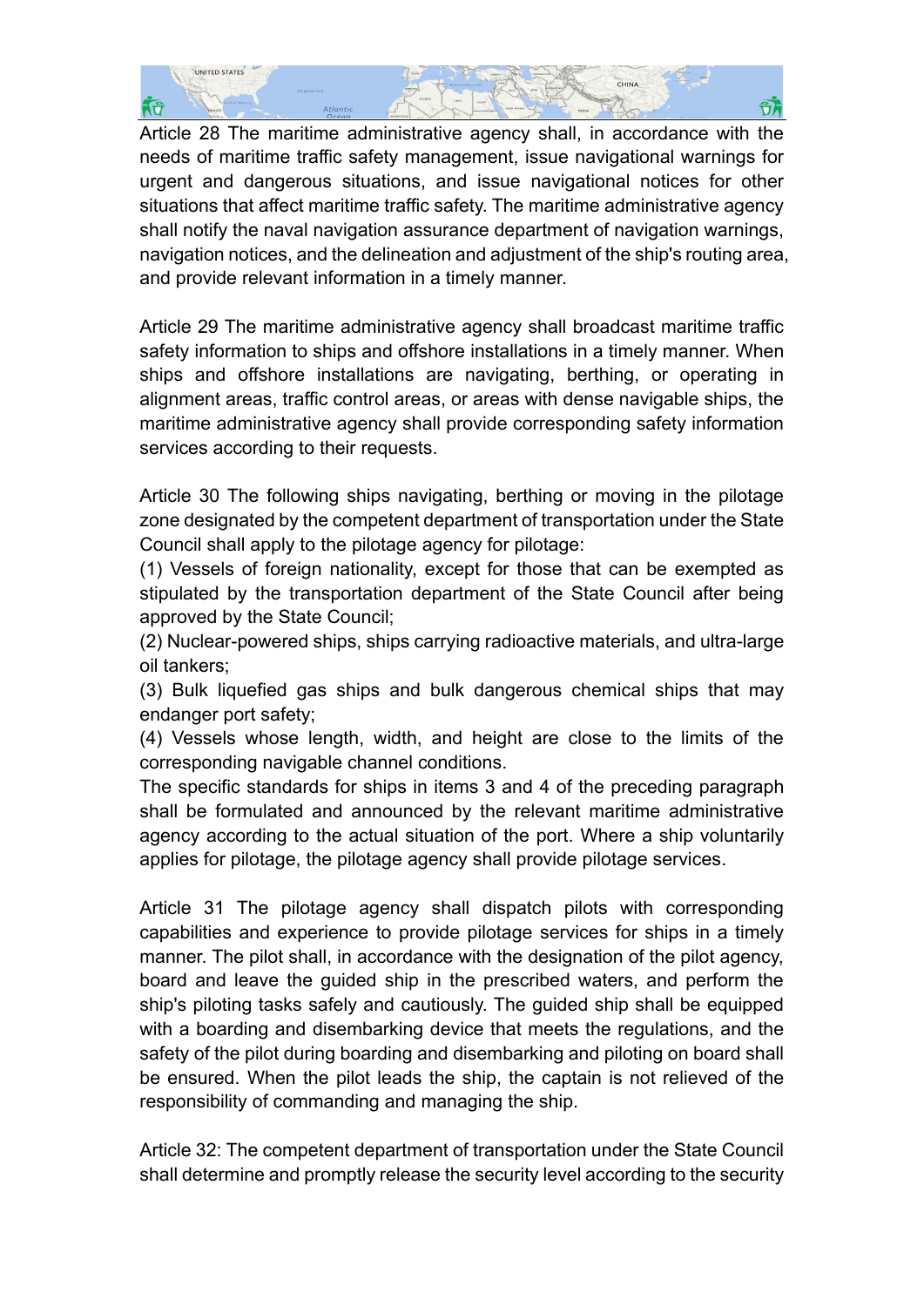

threats faced by ships, offshore installations and ports. Ships, offshore installations and ports shall adopt corresponding security measures according to the security level.

# Chapter 4 Navigation, Berth, Operation

Article 33 Vessels navigating, berthing and operating shall hold a valid ship's nationality certificate and other statutory certificates and documents, be equipped with navigational books and materials published in accordance with relevant regulations, fly the flags of relevant countries, regions or organizations, and indicate the name of the ship, Ship identification number, home port, load line mark. Vessels should meet the minimum safe manning requirements and be equipped with crew members who hold qualified and valid certificates. The berthing and operation of offshore facilities shall hold statutory certificates and documents, and shall be equipped with personnel with professional skills in collision avoidance, signaling, communication, fire-fighting, and lifesaving as required.

Article 34 The captain shall inspect the ship before sailing and confirm the crew's competency, ship's seaworthiness, and cargo load-ability, and understand the weather and sea conditions, as well as navigational notices, navigational warnings and other warning information issued by the maritime administrative agency. Implement corresponding emergency measures, and do not risk sailing. The owner, operator or manager of a ship shall not instigate or force the crew to operate or operate at risk in violation of regulations. berthing and operation of offshore facilities shall hold statutory certificates and<br>documents, and shall be equipped with personnel with professional skills in<br>collision avoidance, signaling, communication, fire-fighting,

Article 35: Vessels shall sail, berth, and operate within the shipping area specified in their ship inspection certificate. When navigating, berthing, and operating ships, they shall comply with relevant navigation rules, display signals and hang signs in accordance with relevant regulations, and maintain sufficient surplus water depth.

Article 36 During the voyage, a ship shall turn on the ship's automatic identification, voyage data recording, remote identification and tracking, communication and other devices related to navigation safety, security, and pollution prevention and control in accordance with relevant regulations, and display and record them continuously. No unit or individual may unpack, disassemble, initialize, re-install voyage data recording devices or read the information recorded by them, except as otherwise provided by laws and administrative regulations.

Article 37 Vessels shall be equipped with navigation records such as logbooks, engine logs, and radio record books, and shall comprehensively, truthfully and timely record the operations of vessels involving maritime traffic safety and important events in the navigation, berthing and operations of vessels in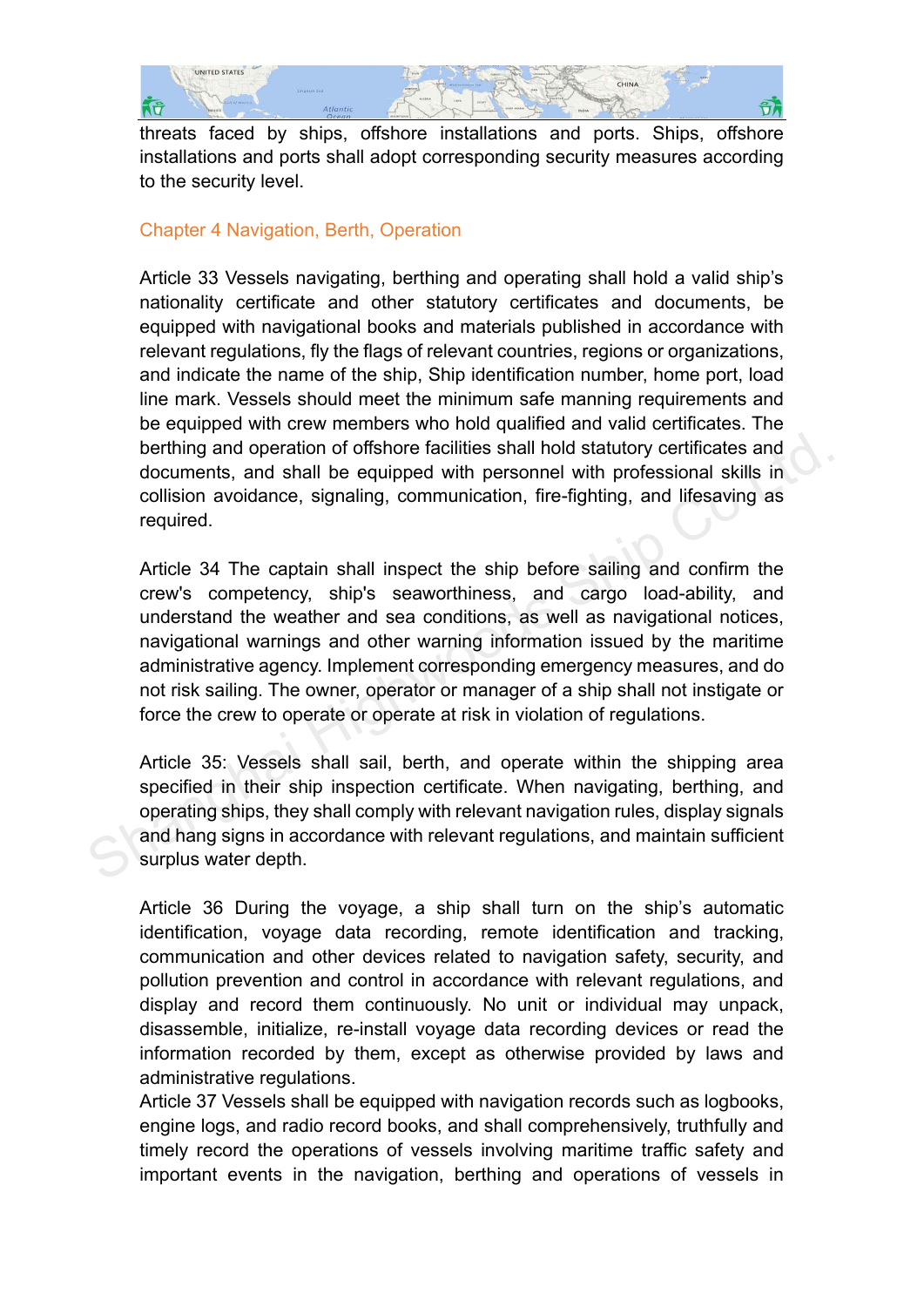

accordance with relevant regulations, and Keep the relevant record books properly.

Article 38: The captain is responsible for the management and command of the ship. The captain has the right to make independent decisions on the protection of life safety at sea, ship security, and prevention and control of ship pollution. The captain shall take necessary measures to protect the safety of the ship, its personnel, the ship's navigation documents, cargo and other property. Orders issued by the captain within the scope of his powers shall be executed by the crew, passengers and other persons on board.

Article 39 In order to ensure the safety of the ship and the persons on board, the captain has the right to impose confinement or other necessary restrictive measures on persons suspected of illegal or criminal activities on board within the scope of his duties, and prevent them from concealing, destroying, or falsifying evidence. When the captain adopts the measures mentioned in the preceding paragraph, he shall prepare a case report, which shall be signed by him and two or more persons on board. After a Chinese ship arrives at a port in my country, the relevant personnel shall be promptly transferred to the relevant competent authority. measures on persons suspected of illegal or criminal activities on board within<br>the scope of his duties, and prevent them from concealing, destroying, or<br>falsifying evidence. When the captain adopts the measures mentioned

Article 40 If it is found that a person on board has or is suspected of suffering from an infectious disease that seriously threatens the health of others, the captain shall immediately activate the corresponding emergency plan, take necessary isolation measures for the relevant personnel within the scope of his duties, and report to the relevant supervisor in a timely manner department.

Article 41 If the captain dies or is unable to perform his duties for some reason, the person with the highest position among the pilots shall act as the captain; before the ship sails at the next port, its owner, operator or manager shall appoint a new captain took over.

Article 42 The crew shall operate and manage the ship in accordance with the relevant rules, regulations and operating procedures for navigation and watchkeeping, as well as the captain's instructions, maintain a safe watch, and shall not leave their duties without authorization. Crew members shall not ingest food, medicine or other items that may affect the safety of the watch before and during the duty period.

Article 43 Ships entering and leaving ports, anchorages, or passing through bridge waters, straits, narrow waterways, important fishery waters, areas where navigable ships are dense, ship routing areas, and traffic control areas, should strengthen their lookout, maintain safe speeds, and observe Special navigation rules in the aforementioned areas. The important fishery waters mentioned in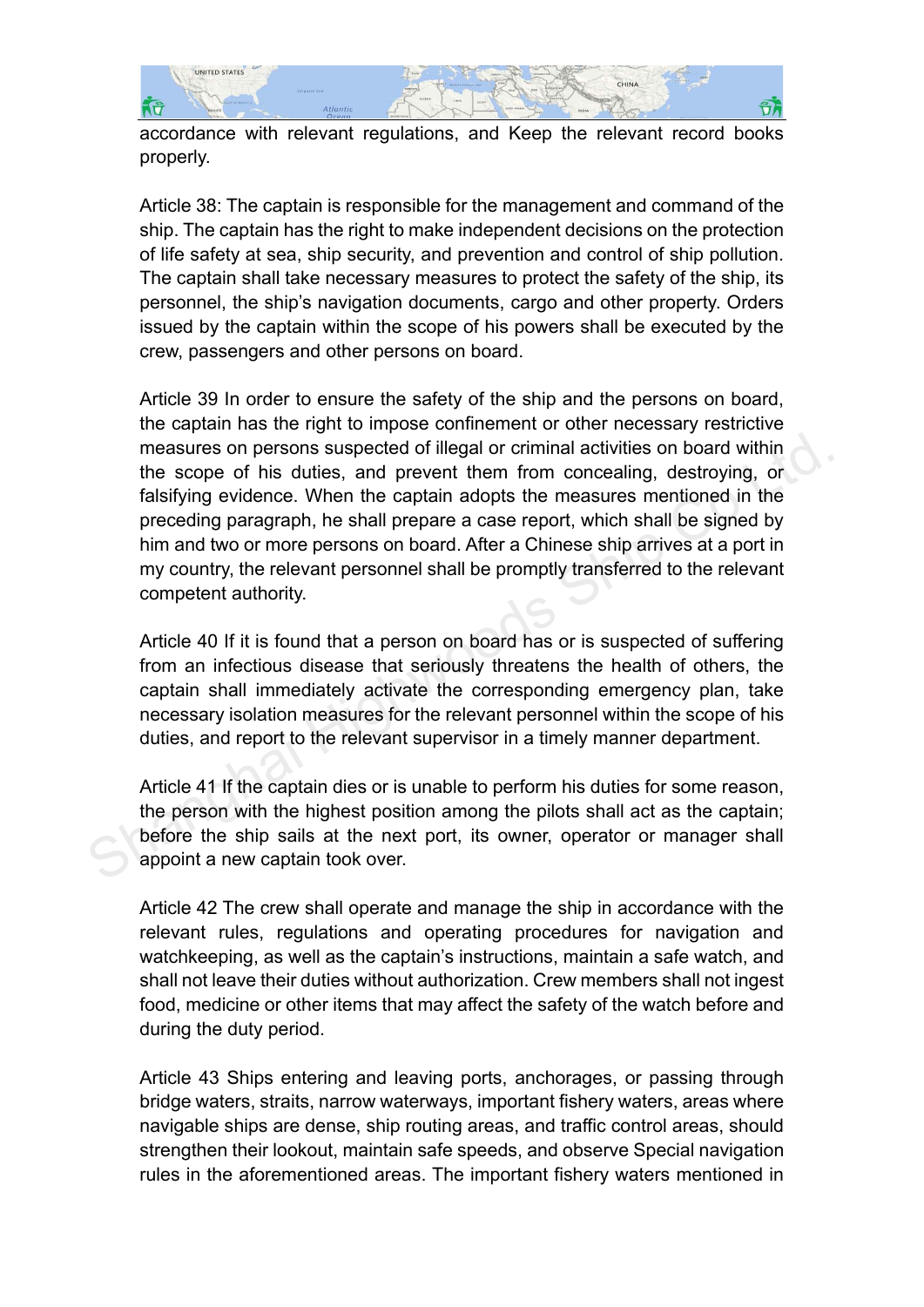

the preceding paragraph shall be designated and announced by the fishery and fishery administration department of the State Council after soliciting opinions from the transportation department of the State Council.

Ships crossing the channel shall not hinder the normal navigation of ships in the channel, and shall not rush over the bow of another ship. Vessels exceeding the navigable scale of the bridge are prohibited from entering the waters of the bridge area.

Article 44: Vessels shall not enter or cross the restricted navigation zone in violation of regulations. Ships entering or leaving the ship reporting area shall report the ship's position and dynamic information to the maritime administrative agency. It is prohibited to engage in breeding, planting, fishing and other operations or activities that affect the safety of maritime traffic within the safe operation area and the anchorage outside the port.

Article 45 When a vessel carries or tows an ultra-long, ultra-high, ultra-wide, semi-submersible ship, offshore facility, or other objects, it shall take special safety measures such as strengthening the towing position and escort to the maritime affairs The management agency shall report the voyage plan, and display signals and hang signs in accordance with relevant regulations; for towing large offshore installations such as mobile platforms and floating docks, it shall also submit the towing inspection certificate issued by the ship inspection agency in accordance with the law. the safe operation area and the anchorage outside the port.<br>Article 45 When a vessel carries or tows an ultra-long, ultra-high, ultra-wide,<br>semi-submersible ship, offshore facility, or other objects, it shall take special<br>

Article 46 International voyage ships entering and leaving ports shall apply for a permit from the maritime administrative agency in accordance with the law and accept the supervision and inspection of the maritime administrative agency and other port inspection agencies. The maritime administrative agency shall make a decision on approval or disapproval within five working days from the date of acceptance of the application. Ships of foreign nationality temporarily entering waters not open to the outside world shall obtain permits in accordance with the provisions of the State Council on the entry and exit of ships. Domestic ships entering or leaving ports and off-port loading and unloading stations shall report to the maritime administrative agency the ship's voyage plan, seaworthiness, crewing, passenger and cargo transportation, etc.

Article 47: Vessels shall berth in docks, berths, loading and unloading stations, anchorages, and safe operation areas that meet safety conditions. The mooring of ships shall not endanger the safety of other ships and offshore installations. Ships entering and leaving ports and loading and unloading stations outside the port shall meet the berthing conditions and the requirements for navigation conditions such as tides, weather, and sea conditions. If the entry and exit of super-long, super-high, super-wide ships or ships with restricted maneuvering capabilities may affect maritime traffic safety, the maritime administrative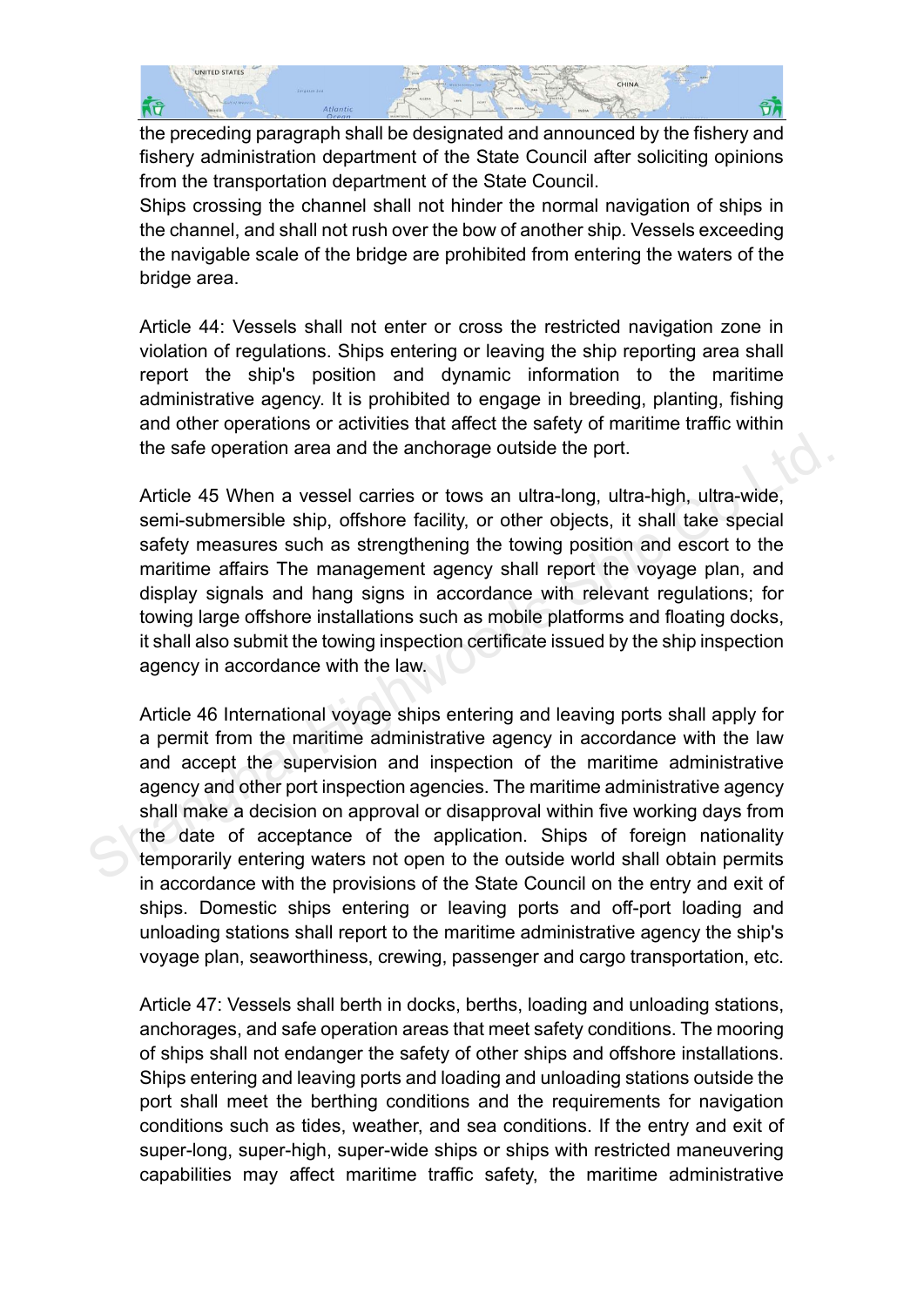

agency shall check the safety conditions of ships entering and leaving the port, and may require ships to adopt additional equipment. Corresponding safety measures such as tugboats and entering the port by tide.

Article 48: Construction operations in the sea areas under the jurisdiction of the People's Republic of China shall be approved by the maritime administrative agency and the corresponding safe operation area shall be verified. To obtain a permit for offshore construction operations, the following conditions shall be met:

(1) The units, personnel, ships, and facilities involved in the construction operations meet the requirements for safe navigation, berthing, and operations; (2) There is a construction operation plan;

(3) It has safeguard measures, emergency plans and liability systems that meet the requirements for maritime traffic safety and the prevention and control of ships' pollution to the marine environment.

Vessels engaged in construction operations shall operate in the approved safe operation area and implement maritime traffic safety management measures. Other irrelevant ships and offshore installations are not allowed to enter the safe operation area. Excavation, blasting and other operations that may endanger the safety of the port in the port waters shall be governed by the laws and regulations of port management. the requirements for maritime traffic safety and the prevention and control of ships' pollution to the marine environment.<br>
Vessels engaged in construction operations shall operate in the approved safe operation area and i

Article 49 Those engaged in water and underwater activities such as sports, entertainment, exercises, sea trials, scientific observations, etc., shall comply with the regulations on maritime traffic safety management; where maritime traffic safety may be affected, the sea area involved in the activities shall be reported ten working days in advance Maritime management agency.

Article 50: After the completion of offshore construction operations or water and underwater activities, relevant units and individuals shall promptly eliminate hidden dangers that may hinder maritime traffic safety.

Article 51 The owner, operator or manager of the obstruction shall promptly set up warning signs in accordance with the requirements of the relevant mandatory standards and technical specifications, and report the name, shape, size, location and location of the obstruction to the maritime administration agency. Depth, and salvage and clear within the time limit set by the maritime administrative agency. If the owner of the obstructing navigation surrenders the ownership, it shall not be exempted from the obligation to salvage and remove. If the owner, operator or manager of the obstructing object cannot be determined, the maritime administrative agency shall organize the establishment of signs, salvage or take corresponding measures, and the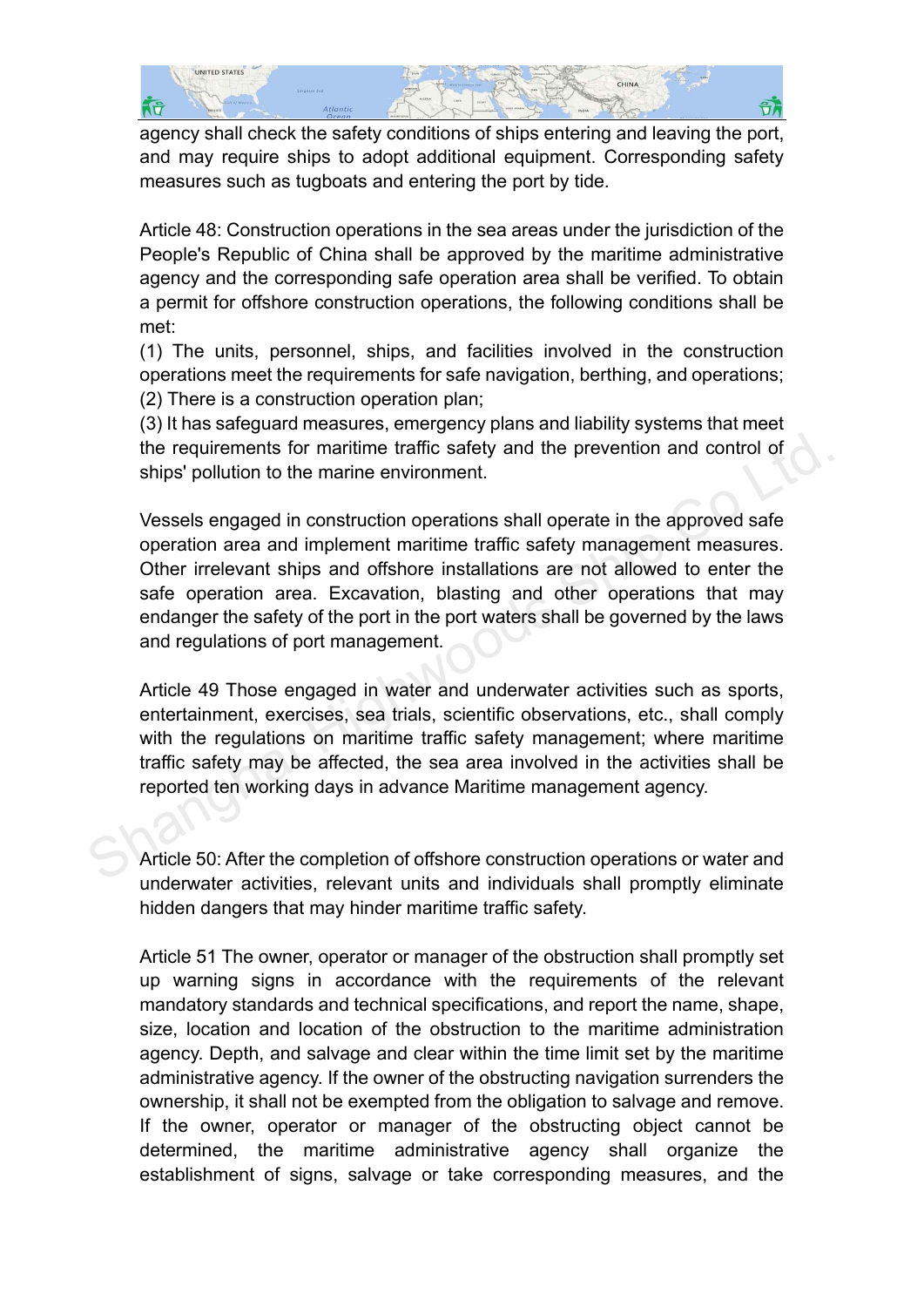

expenses incurred shall be included in the department's budget.

Article 52: In any of the following circumstances, which have a greater impact on maritime traffic safety, the maritime administrative agency shall take corresponding traffic control measures such as suspension of navigation, speed limit or delimitation of traffic control zones according to the specific circumstances and announce to the public:

(1) Bad weather and sea conditions;

- (2) A maritime danger or maritime traffic accident that affects navigation occurs;
- (3) Conduct military training, exercises or other related activities;
- (4) Carrying out large-scale water and underwater activities;
- (5) The navigable density of a specific sea area is close to saturation;
- (6) Other situations that have a greater impact on maritime traffic safety.

Article 53: In order to maintain maritime traffic safety and protect the marine environment, the competent department of transportation under the State Council may, in conjunction with relevant competent departments, take necessary measures to prevent and stop non-harmful passage of foreign ships in the territorial sea. Article 53: In order to maintain maritime traffic safety and protect the marine<br>environment, the competent department of transportation under the State<br>Council may, in conjunction with relevant competent departments, take<br>

Article 54 The following foreign ships entering or leaving the territorial waters of the People's Republic of China shall report to the maritime administrative agency:

(1) Submersibles;

(2) Nuclear-powered ships;

(3) Ships carrying radioactive materials or other toxic and hazardous materials; (4) Other vessels that may endanger the maritime traffic safety of the People's Republic of China as prescribed by laws, administrative regulations, or the State Council.

The ships mentioned in the preceding paragraph shall hold relevant certificates when passing through the territorial waters of the People's Republic of China, take special precautionary measures in compliance with the laws, administrative regulations and rules of the People's Republic of China, and accept the instructions and supervision of the maritime administration.

Article 55 Except for obtaining a port entry permit in accordance with the provisions of this Law, ships of foreign nationality are not allowed to enter the internal waters of the People's Republic of China; however, those who fail to obtain the permit due to emergency situations such as personnel illness, mechanical failure, distress, shelter from wind, etc. enter.

Foreign flag ships that enter the internal waters of the People's Republic of China due to the emergency as specified in the preceding paragraph shall make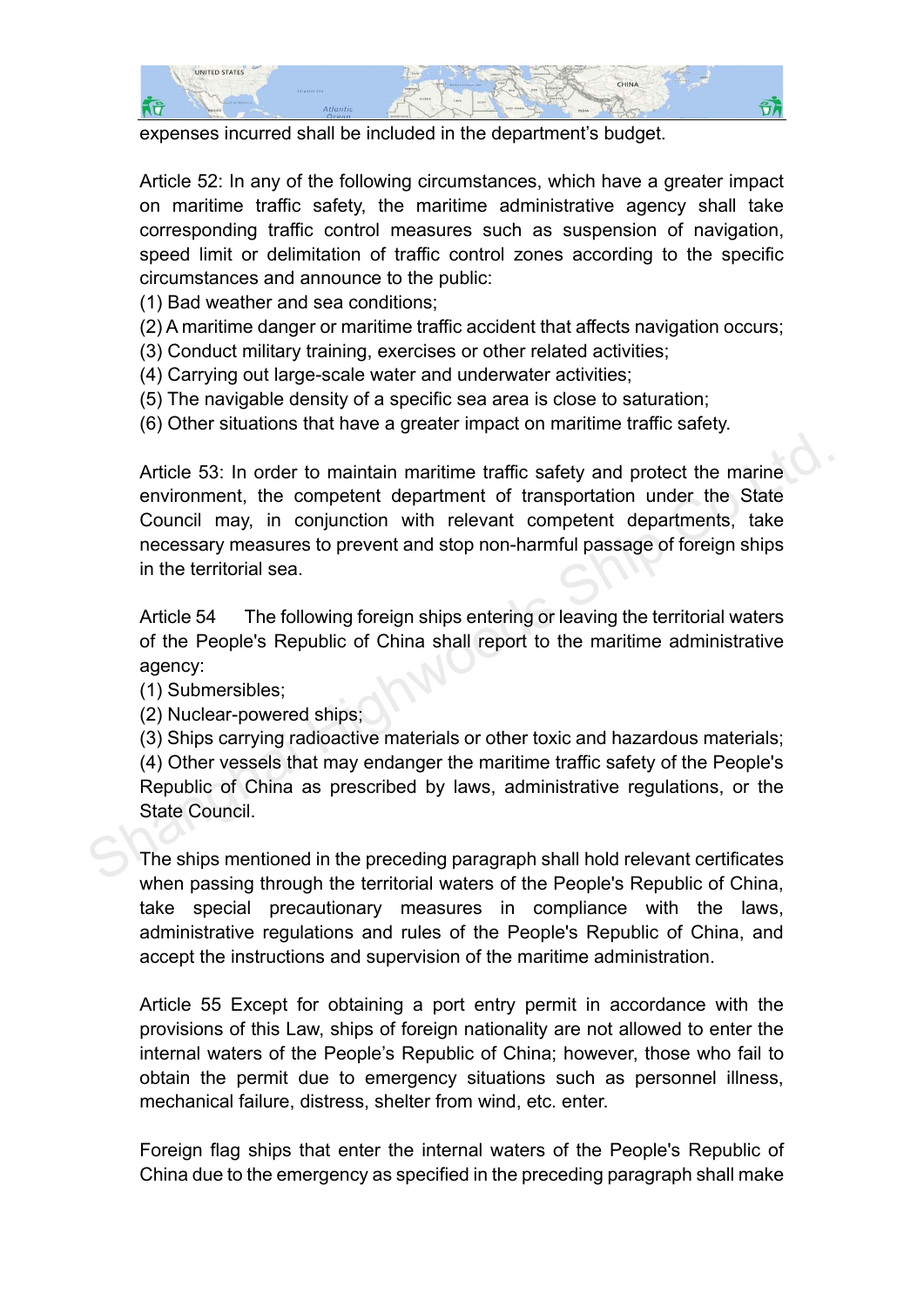

an emergency report to the maritime administrative agency and accept the instructions and supervision of the maritime administrative agency. The maritime administrative agency shall promptly notify the maritime police agency under the jurisdiction of the sea area, the nearest entry-exit border inspection agency, the local public security agency, the customs and other competent departments.

Article 56: Military ships of the People's Republic of China perform military tasks and official ships perform official duties. In case of emergency, provided that maritime traffic safety is guaranteed, they may not be restricted by relevant rules on navigation, berthing, and operations.

# Chapter 5: Safety of Passenger and Cargo Transportation by Sea

.

Article 57 Except for emergency rescue or life rescue, passenger ships shall carry passengers in accordance with the passenger-carrying quota verified in the ship inspection certificate, and cargo ships shall conform to the load line and cargo type listed in the ship inspection certificate, and shall not carry passengers. Article 57 Except for emergency rescue or life rescue, passenger ships shall<br>carry passengers in accordance with the passenger-carrying quota verified in<br>the ship inspection certificate, and cargo ships shall conform to th

Article 58 Passenger ships shall not carry dangerous goods at the same time. Passengers are not allowed to carry dangerous goods in their luggage as prescribed by laws, administrative regulations

Article 59 A passenger ship shall properly display safety instructions to passengers in a prominent position, set up safety signs and warnings, and introduce passengers to the use of life-saving appliances and emergency measures to be taken in emergency situations.

Article 60 The local people's government at or above the county level where the sea ferry is located shall establish a sound ferry safety management responsibility system, formulate safety management measures for the sea ferry, supervise and guide the operators of the sea ferry to implement the main responsibility for safety, maintain the order of the ferry, and ensure the ferry Transport safety. The ferry route of a sea ferry is determined by the competent department of transportation of the local people's government at or above the county level where the ferry is located, in conjunction with the maritime administrative agency. Ferry boats should ferry safely in accordance with the demarcated route. In case of severe weather or sea conditions, the local people's government at or above the county level or its designated department shall issue an announcement to stop the ferry.

Article 61 Ships carrying cargo shall be safely loaded and unloaded, stowage, segregated, secured and managed in accordance with the requirements of relevant laws, administrative regulations, rules and mandatory standards and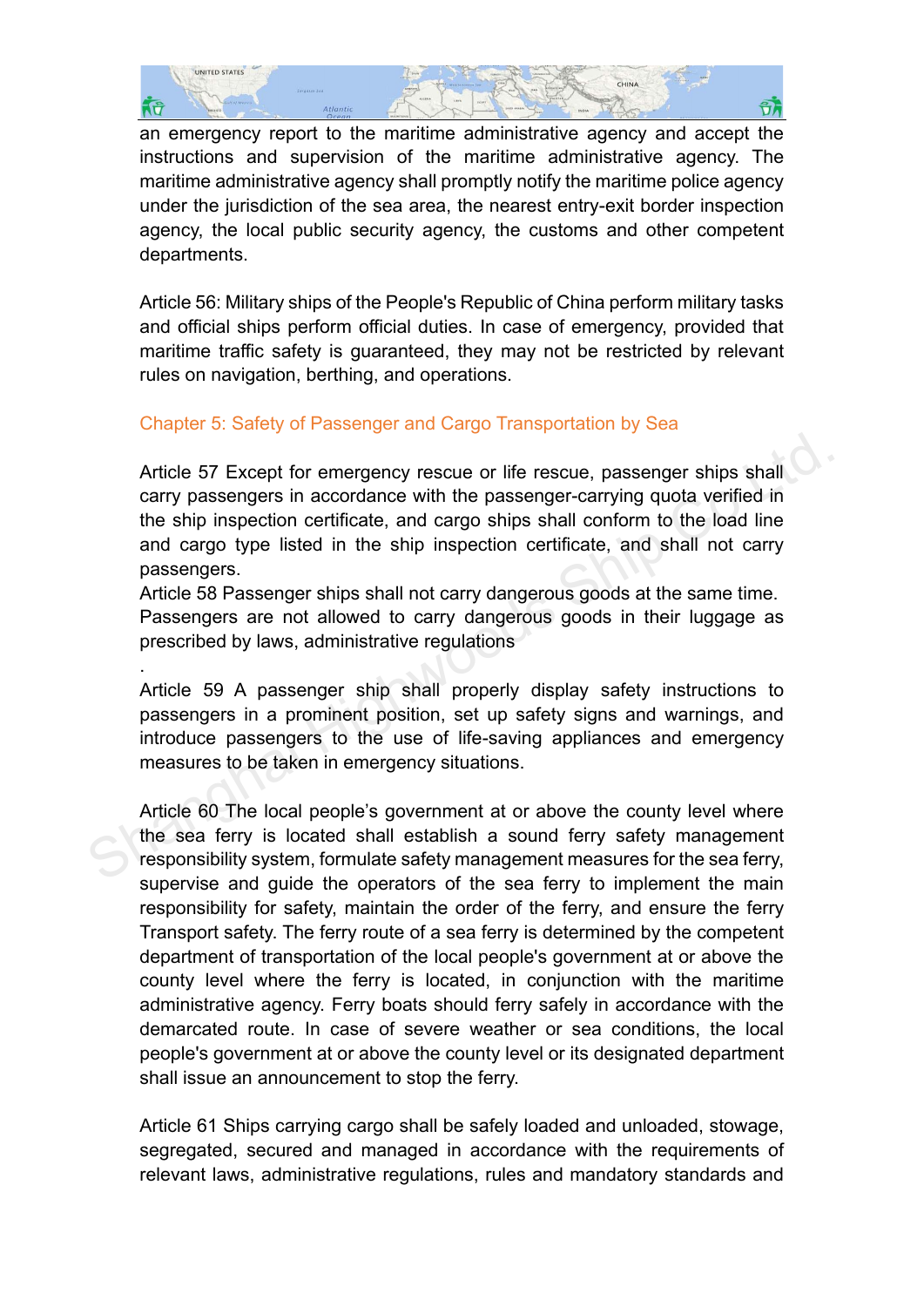

### technical specifications.

Article 62 Ships carrying dangerous goods shall hold a valid dangerous goods fitness certificate, and in accordance with the characteristics of the dangerous goods and the requirements of emergency measures, prepare a dangerous goods emergency response plan, and be equipped with corresponding firefighting and emergency equipment.

Article 63 When consigning dangerous goods, the shipper shall notify the carrier of its official name, nature of the danger, and protective measures to be taken, and properly pack it in accordance with the requirements of relevant laws, administrative regulations, rules, and mandatory standards and technical specifications. Set up obvious signs and labels of dangerous goods.

The shipper shall not entrain dangerous goods in the consignment of ordinary goods or falsely report that the dangerous goods are consigned as ordinary goods. If the shipper consigns goods that are neither listed in the International Maritime Dangerous Goods Transport Regulations nor the National Dangerous Goods List but have dangerous characteristics, the shipper shall also submit a report issued by relevant professional institutions indicating the dangerous characteristics of the goods and the protections measures that should be taken, etc. The criteria for determining the hazardous characteristics of the cargo shall be formulated and announced by the national maritime administration agency. The shipper shall not entrain dangerous goods in the consignment of ordinary<br>goods or falsely report that the dangerous goods are consigned as ordinary<br>goods. If the shipper consigns goods that are neither listed in the In

Article 64: Vessels carrying dangerous goods entering and leaving the port shall meet the following conditions, obtain the permission of the maritime administrative agency, and report to the maritime administrative agency the time of entry and exit and stay at the port:

(1) The dangerous goods carried meet the requirements for safe maritime transportation;

(2) The loading of the ship meets the requirements of the certificates and documents held;

(3) The ports, wharves and berths that plan to berth or carry out dangerous cargo handling operations shall have the qualifications for dangerous cargo operations as prescribed by relevant laws and administrative regulations. The maritime administrative agency shall make a decision on permitting or disapproving within 24 hours from the time of receipt of the application.

Ships with scheduled ships, scheduled routes, and ordered types of ships may apply for permission to enter and exit the port multiple times within a certain period of time, and the period shall not exceed 30 days. The maritime administrative agency shall make a decision on approval or disapproval within five working days from the date of receipt of the application.

If the maritime administrative agency grants permission, it shall notify the port administrative department.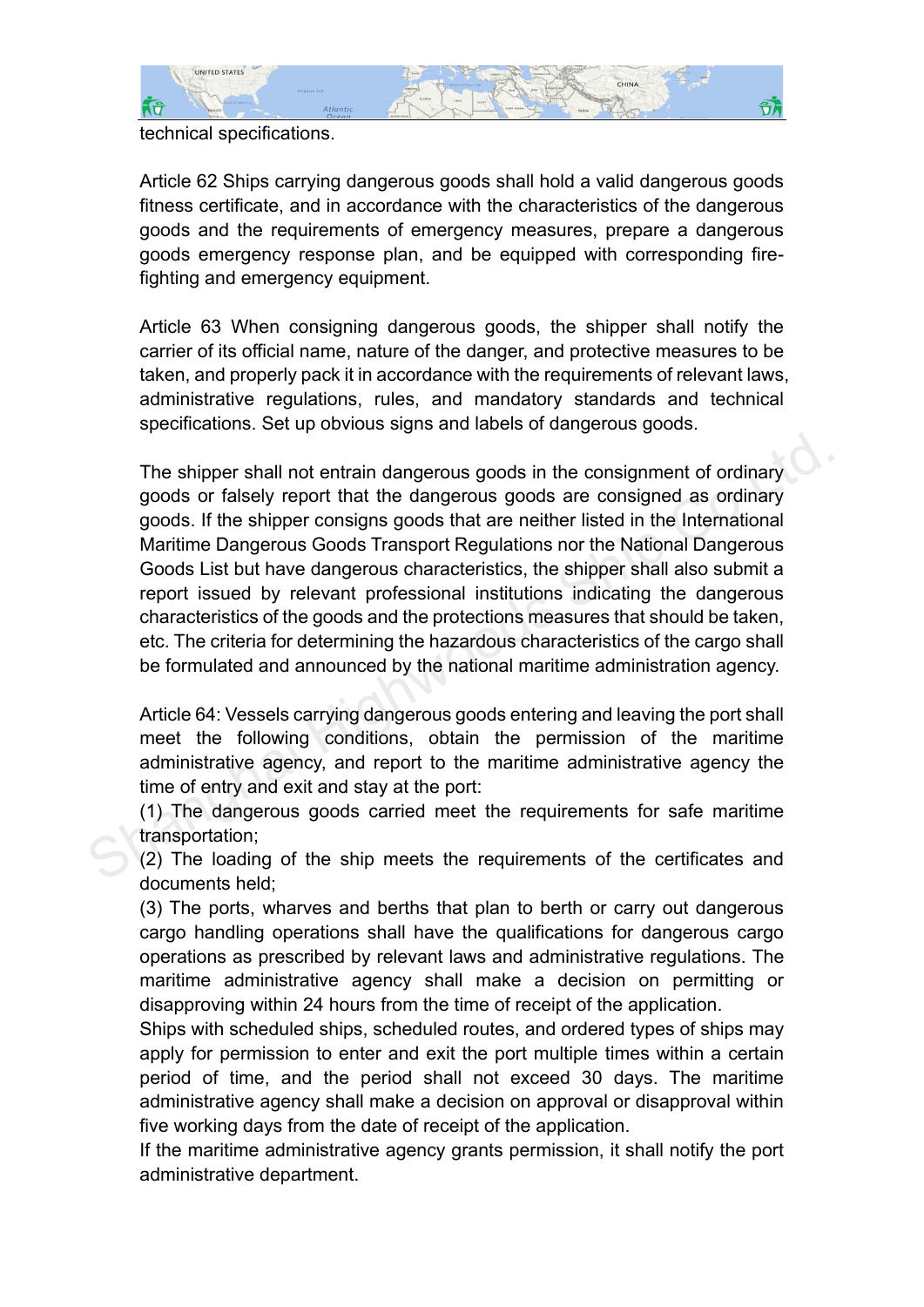

Article 65: Vessels and offshore installations engaged in the transportation of dangerous goods, loading and unloading, and transfer operations shall make operation plans, comply with relevant mandatory standards and safe operation procedures, and take necessary preventive measures to prevent safety accidents.

Those engaged in the transfer operations of bulk liquid dangerous goods outside the port waters shall also meet the following conditions and obtain the permission of the maritime administrative agency and verify the safe operation area:

(1) Ships or offshore installations that intend to carry out STS operations meet the requirements for maritime traffic safety and the prevention and control of ships' pollution to the marine environment;

(2) The cargo to be transferred meets the requirements of safe transfer;

(3) The personnel participating in the transfer operations have the transfer operations abilities as prescribed by laws and administrative regulations;

(4) The water area and its bottom quality and surrounding environment to be operated are suitable for the transfer operation;

(5) The transfer operation does not pose a threat to marine resources, nearby military targets and important civilian targets;

(6) Have a transfer operation plan, safety measures and emergency plan that meet the safety requirements.

For ships operating on a single voyage, the maritime administrative agency shall make a decision to permit or disapprove within 24 hours from the time of receipt of the application; For ships that operate on multiple voyages in specific waters, the maritime administrative agency shall make a decision to permit or disapprove within five working days from the date of receipt of the application. (2) The cargo to be transferred meets the requirements of safe transfer;<br>
(3) The personnel participating in the transfer operations have the transfer<br>
operations abilities as prescribed by laws and administrative regulat

# Chapter 6: Search and Rescue at Sea

Article 66: People in distress at sea shall have the right to life assistance in accordance with the law. Life assistance takes precedence over environmental and property assistance.

Article 67: The maritime search and rescue work shall adhere to the principles of government leadership, unified command, territorial control, combination of specialists and groups, and rapid access to nearby locations.

Article 68: The State shall establish a maritime search and rescue coordination mechanism, coordinate national maritime search and rescue emergency response work, study and solve major problems in maritime search and rescue work, and organize and coordinate major maritime search and rescue emergency operations. The coordination mechanism is composed of relevant departments and units of the State Council and relevant military agencies. The China Maritime Search and Rescue Center and the maritime search and rescue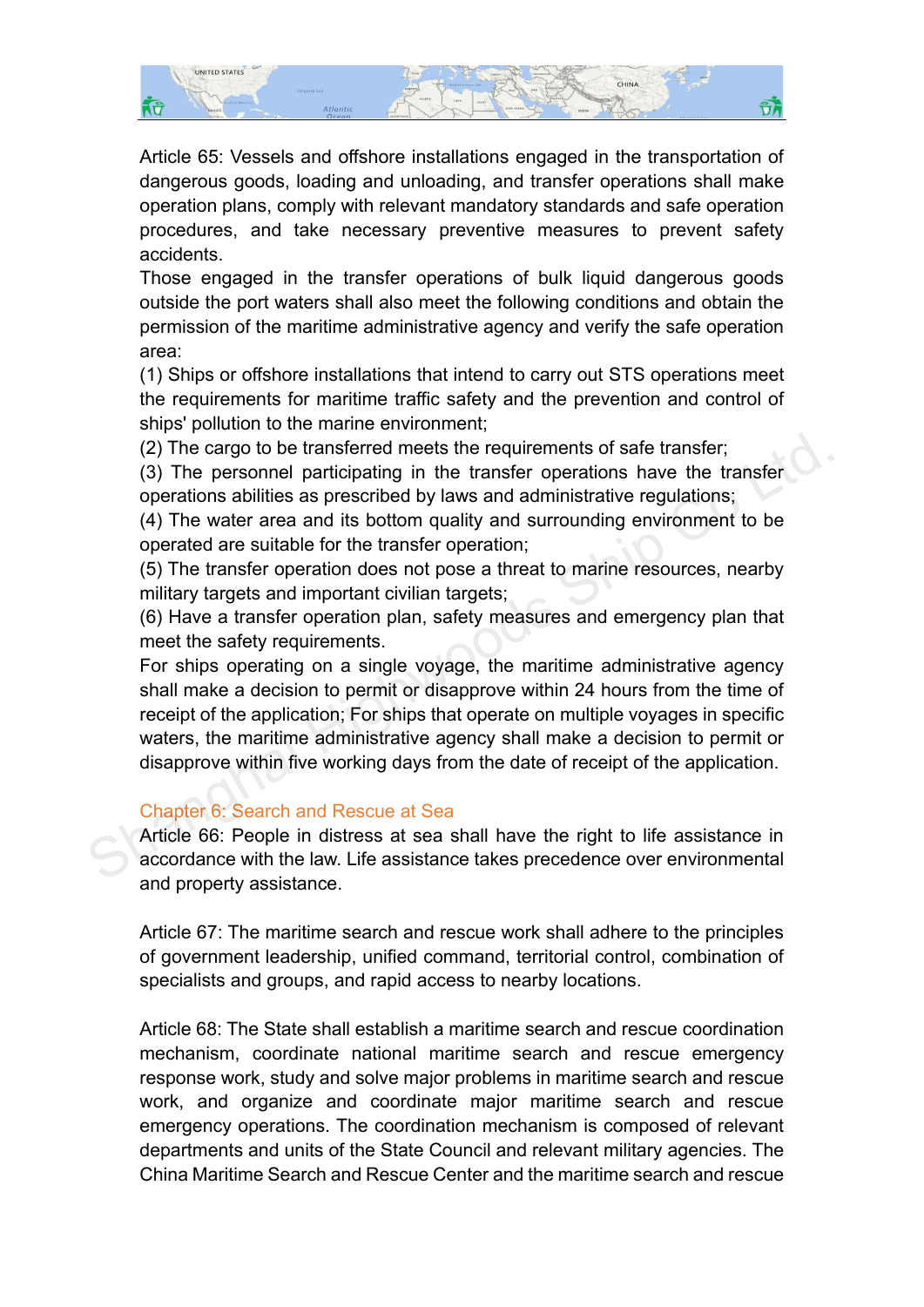

center established by the relevant local people's government or the designated agency (hereinafter collectively referred to as the Maritime Search and Rescue Center) are responsible for the organization, coordination, and command of maritime search and rescue.

Article 69: Local people's governments at or above the county level along the coast shall arrange necessary maritime search and rescue funds to ensure the normal development of search and rescue work.

Article 70 The member units of the maritime search and rescue center shall, under the unified organization, coordination, and command of the maritime search and rescue center, undertake maritime search and rescue emergency, rescue and disaster relief, support and guarantee, and post-treatment work in

accordance with their respective responsibilities.。

Article 71: The State shall establish professional maritime search and rescue teams to strengthen the construction of maritime search and rescue forces. Professional maritime search and rescue teams should be equipped with professional search and rescue equipment, and establish regular drills and daily training systems to improve the level of search and rescue.

The state encourages social forces to establish maritime search and rescue teams to participate in maritime search and rescue operations.

Article 72 Ships, offshore installations, aircraft and personnel in distress at sea shall immediately report to the maritime search and rescue center, and shall not conceal or falsely report the maritime danger. Ships, offshore installations, aircraft, and personnel who send distress warning signals by mistake, in addition to immediately reporting to the maritime search and rescue center, shall also take necessary measures to eliminate the impact. Any other unit or individual that discovers or learns of maritime danger shall immediately report to the maritime search and rescue center. accordance with their respective responsibilities...<br>Article 71: The State shall establish professional maritime search and rescue<br>teams to strengthen the construction of maritime search and rescue forces.<br>Professional mar

Article 73: Vessels and offshore installations involved in a collision shall communicate their names, nationalities and ports of registration, and try their best to rescue the other party's personnel without seriously jeopardizing their own safety, and shall not leave the waters at the scene of the accident or escape without authorization.

Article 74: Vessels, offshore installations and their owners, operators or managers in distress shall take effective measures to prevent and reduce loss of life and property and pollution of the marine environment. When the ship is in distress, passengers shall obey the command of the captain and cooperate in taking relevant emergency measures. Passengers have the right to be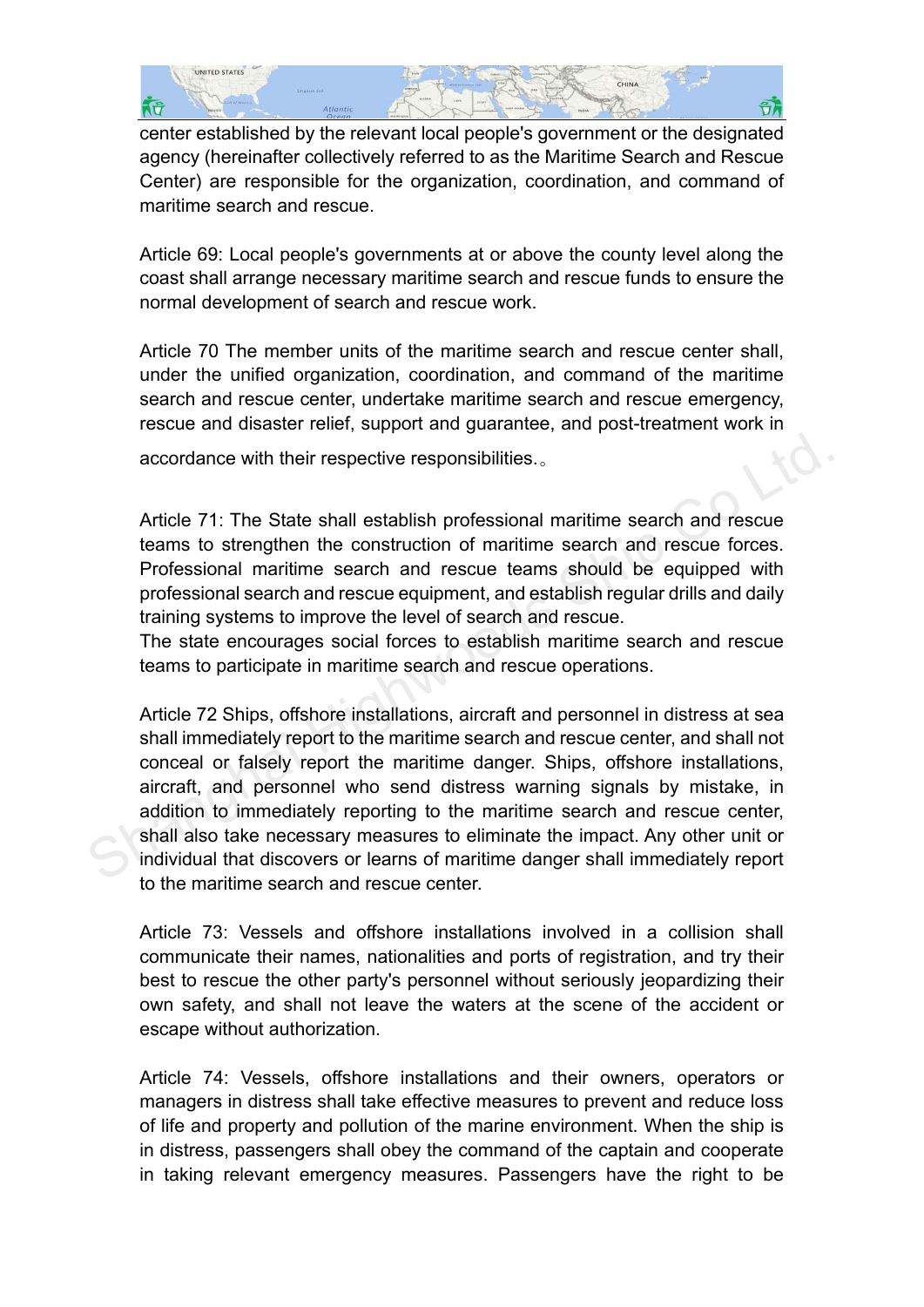

informed of necessary danger information. When the captain decides to abandon the ship, he shall organize the passengers and crew to leave the ship in turn and try his best to rescue the statutory navigational data. The captain should leave the ship last.

Article 75: Ships, offshore installations, and aircraft that receive distress signals or find that someone is in danger of life shall try their best to rescue the person in distress without seriously jeopardizing their own safety.

Article 76: After receiving the dangerous situation report, the maritime search and rescue center shall verify it immediately, organize, coordinate, and direct relevant government departments, professional search and rescue teams, relevant social units and other parties to participate in the search and rescue, and designate on-site command. The ships, offshore installations, aircraft and personnel participating in the search and rescue shall obey the on-site command and report the search and rescue dynamics and the results of the search and rescue in a timely manner.

The decision to suspend, resume and terminate the search and rescue operation shall be made by the maritime search and rescue center. Without the consent of the maritime search and rescue center, ships, offshore installations, aircraft and personnel participating in the search and rescue shall not withdraw from the search and rescue operation without authorization. The military's participation in maritime search and rescue shall be implemented in accordance with relevant laws and administrative regulations. and designate on-site command. The ships, offshore installations, aircraft and<br>personnel participating in the search and rescue shall obey the on-site<br>command and report the search and rescue dynamics and the results of th

Article 77: Vessels, offshore installations, aircraft or persons in distress shall obey the instructions of the maritime search and rescue center and on-site commander and receive rescue in a timely manner. Where ships, offshore installations, and aircraft in distress do not cooperate with rescue, the on-site commander may take corresponding rescue measures based on the critical situation.

Article 78: After a maritime accident or dangerous situation occurs, the relevant local people's government shall promptly organize medical institutions to provide emergency medical assistance to persons in distress, provide necessary livelihood guarantees for rescued persons, and organize relevant parties to take aftercare measures.

Article 79: Search and rescue operations in the sea areas where China is required to undertake search and rescue obligations in international conventions concluded or acceded to by the People's Republic of China shall be carried out in accordance with this chapter. If a Chinese ship is in danger in the sea areas under the jurisdiction of the People's Republic of China and other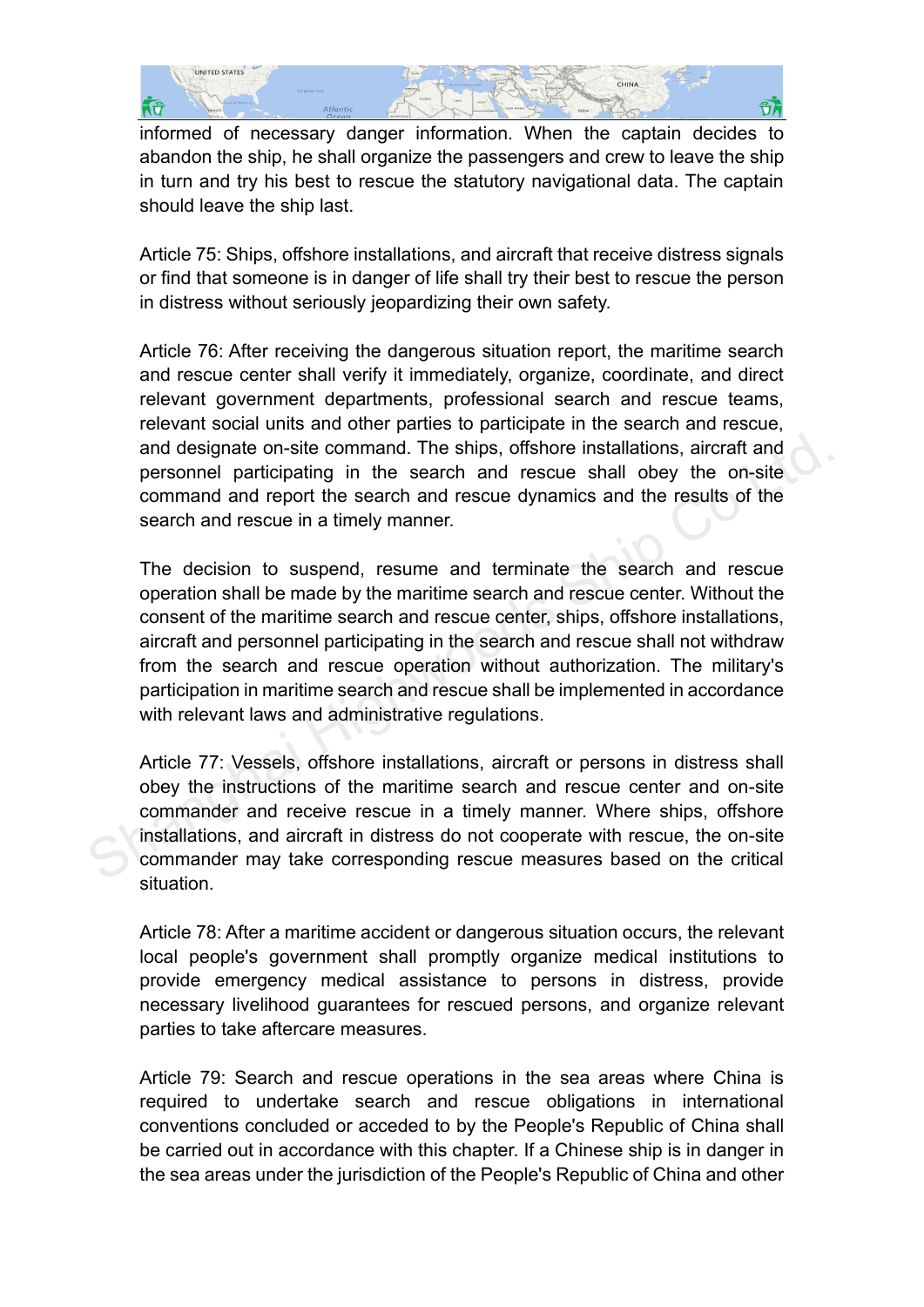

sea areas outside the maritime search and rescue area, the China Maritime Search and Rescue Center shall carry out international cooperation in accordance with the provisions of the international conventions that the People's Republic of China has concluded or participated in after receiving the information.

## Chapter 7: Investigation and Handling of Marine Traffic Accidents

Article 80: Marine traffic accidents on ships and offshore installations shall be reported to the maritime administrative agency in a timely manner and be investigated.

Article 81: Marine traffic accidents are classified into particularly serious accidents, major accidents, big accidents and general accidents according to the consequences of damage caused. The personal injury and death standards for accident levels are determined in accordance with relevant laws and administrative regulations on production safety; the direct economic loss standards for accident levels are determined by the transportation department of the State Council in conjunction with relevant departments of the State Council in accordance with the special circumstances of maritime traffic accidents, and reported to them. The implementation will be announced after approval by the State Council.

Article 82: The State Council or a department authorized by the State Council shall organize an accident investigation team to investigate a particularly serious marine traffic accident, and the maritime administrative agency shall participate in or cooperate in the investigation. Other maritime traffic accidents shall be investigated by the accident investigation team organized by the maritime administrative agency, and relevant departments shall cooperate. If the State Council deems it necessary, it may directly organize or authorize relevant departments to organize an accident investigation team to conduct investigations. The maritime administrative agency conducts accident investigation. If the accident involves the execution of military transportation tasks, it shall conduct the investigation in conjunction with the relevant military agency; if it involves fishery vessels, the fishery and fishery administration department and the maritime police agency shall participate in the investigation. the consequences of damage caused. The personal injury and death standards<br>for accident levels are determined in accordance with relevant laws and<br>administrative regulations on production safety; the direct economic loss<br>s

Article 83: The investigation of marine traffic accidents shall be comprehensive, objective, fair and timely, ascertain the facts and causes of the accident in accordance with the law, and determine the responsibility for the accident.

Article 84 The maritime administrative agency may unpack or dismantle the voyage data recording device or read the information recorded by the ship involved in the investigation and handling of the accident, request the ship to go to a designated place or prohibit it from leaving the port, detain the ship or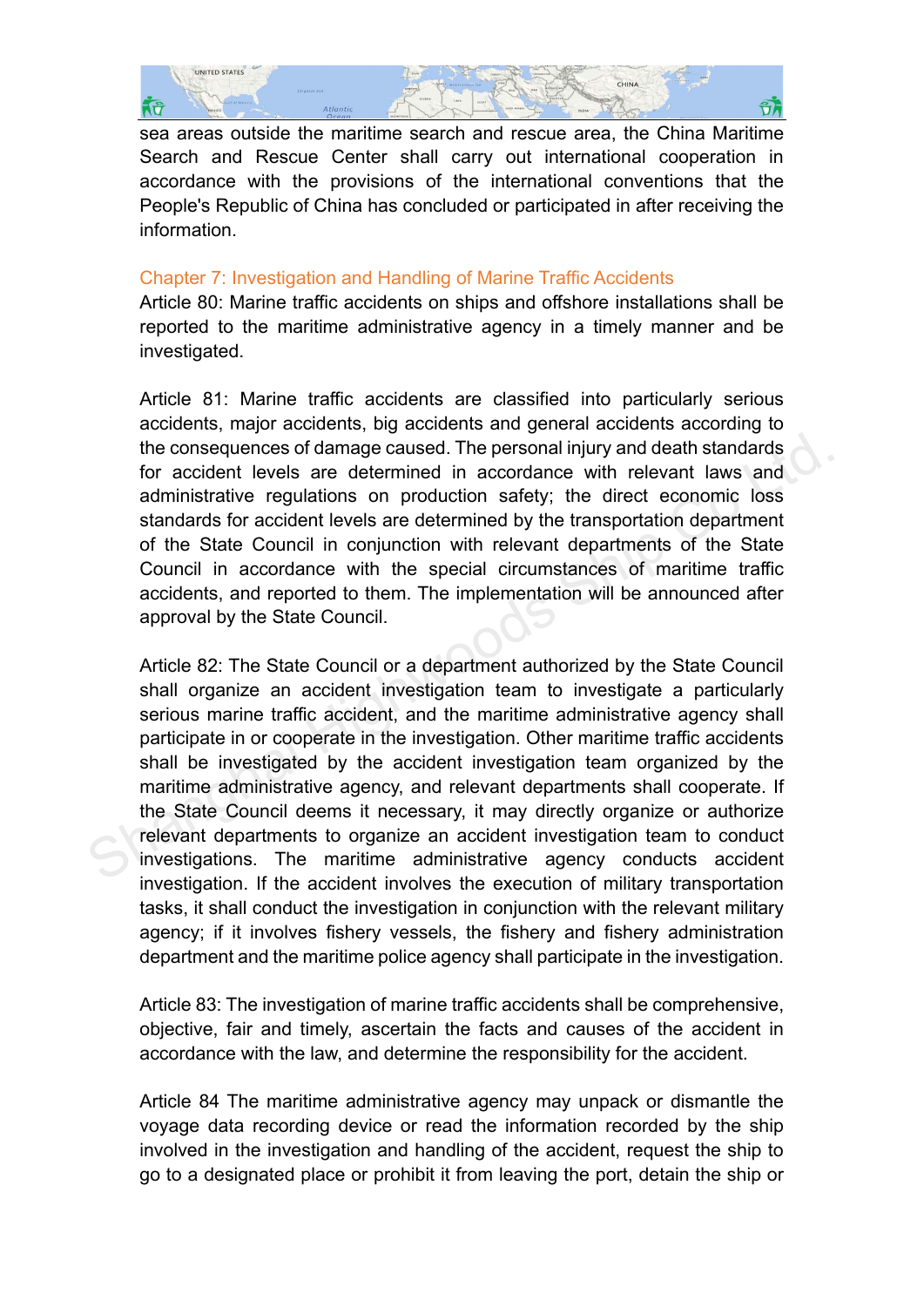

the certificates, documents, articles, materials, etc. of offshore installations shall be kept properly. The relevant personnel shall cooperate with the accident investigation.

Article 85 The marine traffic accident investigation team shall submit a marine traffic accident investigation report within 90 days from the date of the accident; under special circumstances, the time limit for submitting the accident investigation report may be approved by the person in charge of the department responsible for organizing the accident investigation team. Appropriate extension, but the maximum extension period shall not exceed 90 days. The time required for accident technical appraisal is not included in the accident investigation period.

The maritime administrative agency shall, within fifteen working days from the date of receipt of the marine traffic accident investigation report, issue an accident liability confirmation as evidence for handling the marine traffic accident. If the accident loss is small, the facts are clear, and the responsibilities are clear, the simplified investigation procedure may be applied in accordance with the regulations of the competent department of transportation under the State Council. The marine traffic accident investigation report and the accident liability confirmation letter shall be disclosed to the public in accordance with the relevant laws and administrative regulations. date of receipt of the marine traffic accident investigation report, issue an accident liability confirmation as evidence for handling the marine traffic accident. If the accident loss is small, the facts are clear, and th

Article 86: If a Chinese ship has a maritime traffic accident outside the waters under the jurisdiction of the People's Republic of China, it shall promptly report the accident to the maritime administrative agency and accept investigation. If a foreign ship has an accident outside the waters under the jurisdiction of the People's Republic of China, causing serious injury or death to a Chinese citizen, the maritime administrative agency shall participate in the investigation in accordance with the provisions of the international conventions that the People's Republic of China has concluded or participated in.

Article 87 Ships and offshore installations that encounter severe weather, sea conditions, and accidents at sea that cause or may cause damage and need to explain and record the time, sea area, and response measures taken, etc., may apply to the maritime administration agency Apply for the endorsement of the maritime declaration. The maritime administrative agency shall provide endorsement services in accordance with regulations.

#### Chapter 8 Supervision and Management

Article 88: Maritime administration agencies shall conduct supervision and inspection of navigation, berthing, operations and other activities related to maritime traffic safety in the sea areas under the jurisdiction of the People's Republic of China. Maritime administrative agencies shall conduct port state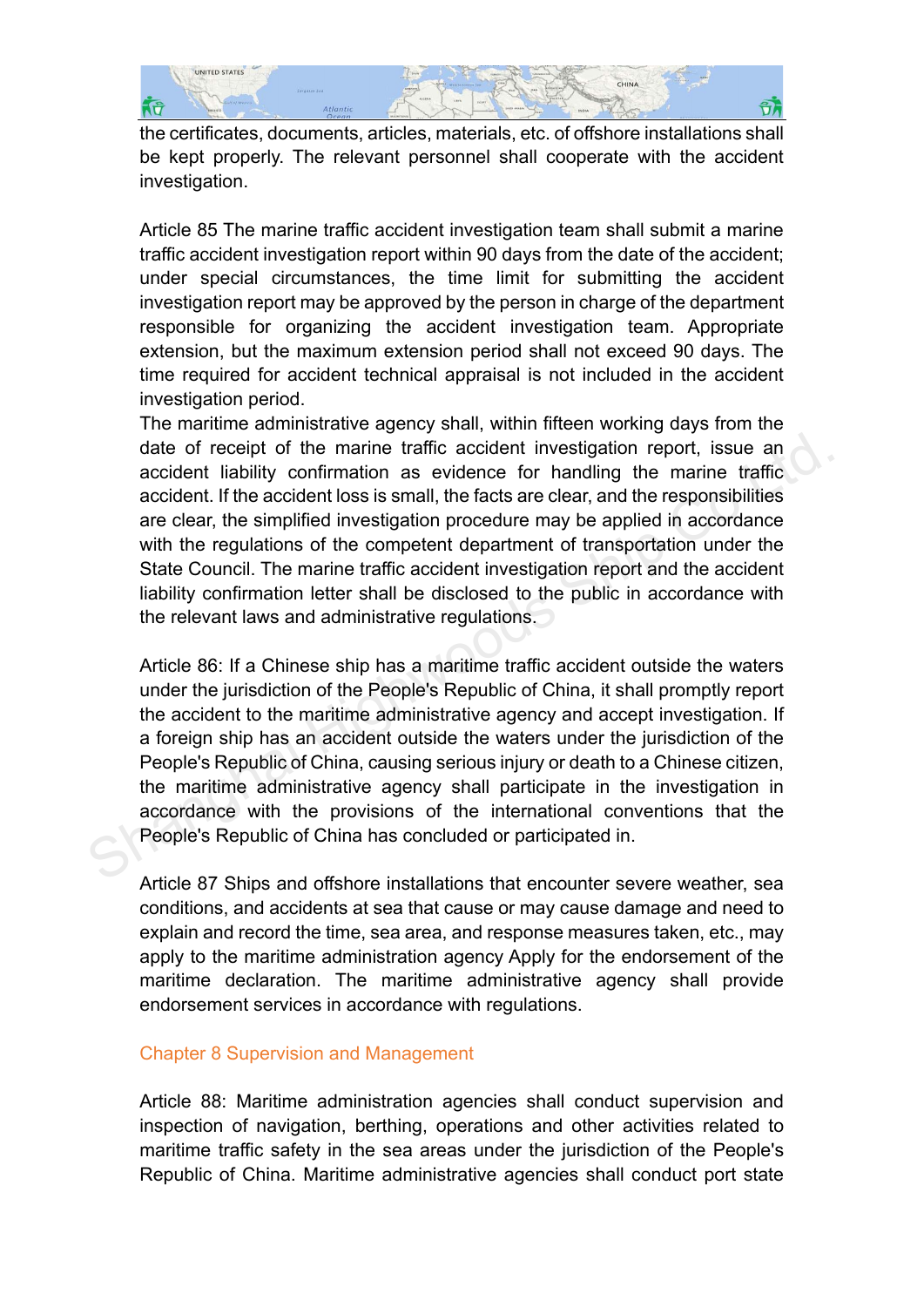

and coastal state supervision and inspection of foreign national ships in accordance with the laws and administrative regulations of the People's Republic of China and international conventions concluded or acceded by the People's Republic of China. When performing official duties, the staff of the maritime administrative agency shall dress in accordance with the regulations, wear job title signs, show law enforcement credentials, and consciously accept supervision. The maritime administrative agency performs its supervision and inspection duties in accordance with the law, and relevant units and individuals shall cooperate, and shall not refuse or obstruct the supervision and inspection carried out in accordance with the law.

Article 89 The supervision and inspection of maritime administrative agencies may adopt such methods as boarding inspection, verification certificate, on-site inspection, inquiring relevant personnel, and electronic monitoring. Where a ship carrying dangerous goods is suspected of concealing or misreporting dangerous goods, the maritime administrative agency may conduct inspections such as unpacking inspections. The maritime administrative agency shall notify the relevant departments of the inspection results of the unpacking. Port operators and relevant units and individuals shall provide assistance. inspection, inquiring relevant personnel, and electronic monitoring. Where a<br>ship carrying dangerous goods is suspected of concealing or misreporting<br>dangerous goods, the maritime administrative agency may conduct inspecti

Article 90: When the maritime administrative agency conducts supervision and inspection of ships and offshore installations, it shall avoid and reduce the impact on their normal operations. Unless otherwise provided by laws and administrative regulations, or the failure to immediately implement supervision and inspection may cause serious consequences, no vessel shall be intercepted for inspection while sailing.

Article 91: Where ships or offshore installations pose a threat to port security, the maritime administrative agency shall order them to make corrections immediately or within a time limit, restrict operations, order them to sail to designated locations, prohibit entry into the port, or expel them from the port.

Ships and offshore installations are in unseaworthy or un-towed condition, The crew and relevant personnel on offshore installations do not hold valid statutory certificates or documents, Or there are other hidden dangers that seriously endanger maritime traffic safety and pollute the marine environment, the maritime administrative agency shall prohibit relevant ships and offshore installations from entering or leaving the port, temporarily withhold relevant certificates and documents, or order them to suspend, divert, sail to designated locations or stop operations. If a ship is overloaded, the maritime administrative agency may force the ship to reduce its load in accordance with the law. The expenses incurred due to the mandatory load reduction shall be borne by the owner, operator or manager of the illegal ship.

In the event of a maritime traffic accident or pollution accident on a ship or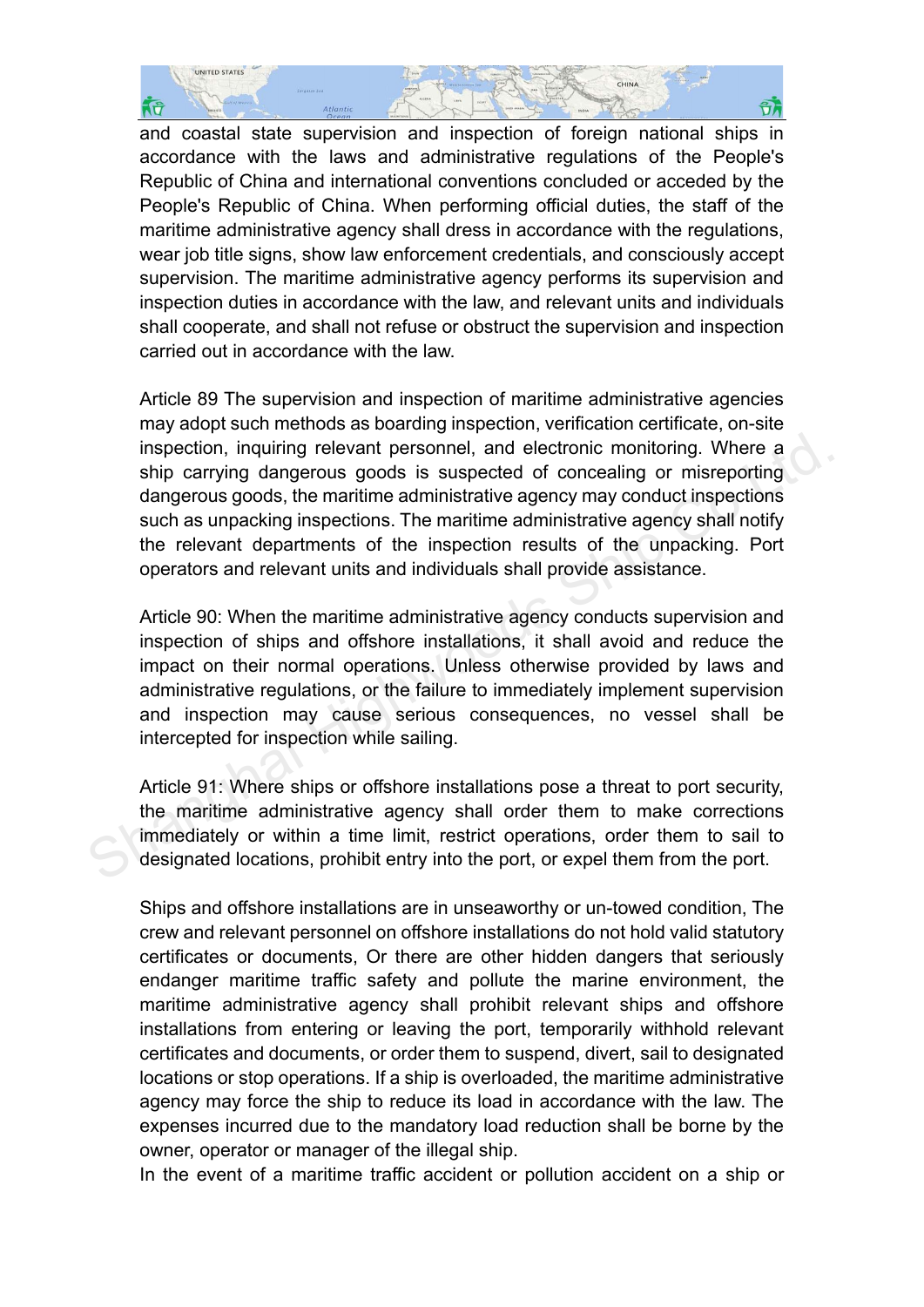

offshore facility, the State's taxes and fees, late fees have not been settled, and guarantees have not been provided or other legal obligations have not been fulfilled, the maritime administrative agency shall order corrections and may prohibit them from leaving the port.

Article 92: If a foreign flag ship may threaten the safety of the internal waters and territorial waters of the People's Republic of China, the maritime administrative agency has the right to order it to leave. If a foreign flag ship violates the laws and administrative regulations of the People's Republic of China on maritime traffic safety or the prevention and control of ship pollution, the maritime administrative agency may exercise the right of hot pursuit in accordance with the law.

Article 93: Any unit or individual has the right to report acts that hinder maritime traffic safety to the maritime administrative agency. After receiving the report, the maritime administrative agency shall verify and deal with it in a timely manner.

Article 94 In the course of supervision and inspection, maritime administrative agencies discover that ships or offshore installations have violated other laws and administrative regulations, they shall promptly notify them in accordance with the law or transfer them to relevant competent authorities for handling.

# Chapter 9 Legal Liability

Article 95 If a ship or offshore installation does not hold a valid certificate or document, the maritime administrative agency shall order it to make corrections, and impose a penalty of 30,000 yuan to 300,000 yuan on the owner, operator or manager of the illegal ship or offshore installation. The following fines shall be imposed on the captain and relevant responsible personnel of not less than 3,000 yuan but not more than 30,000 yuan; if the circumstances are serious, the crew qualification certificates of the captain and responsible crew member shall be temporarily detained for 18 to 30 months, until the crew member's qualification certificates is revoked; forged or altered certificates and documents held by ships shall be confiscated; ships with serious safety hazards may be confiscated according to law. Article 93: Any unit or individual has the right to report acts that hinder maritime<br>traffic safety to the maritime administrative agency. After receiving the report,<br>the maritime administrative agency shall verify and dea

Article 96 If a ship or offshore installation has any of the following circumstances, the maritime administrative agency shall order it to make corrections, and impose a fine of 20,000 to 200,000 yuan on the owner, operator or manager of the illegal ship or offshore installation , Impose a fine of not less than 2,000 yuan but not more than 20,000 yuan on the captain and relevant responsible personnel; if the circumstances are serious, the relevant certificates and documents of the owner, operator or manager of the illegal ship shall be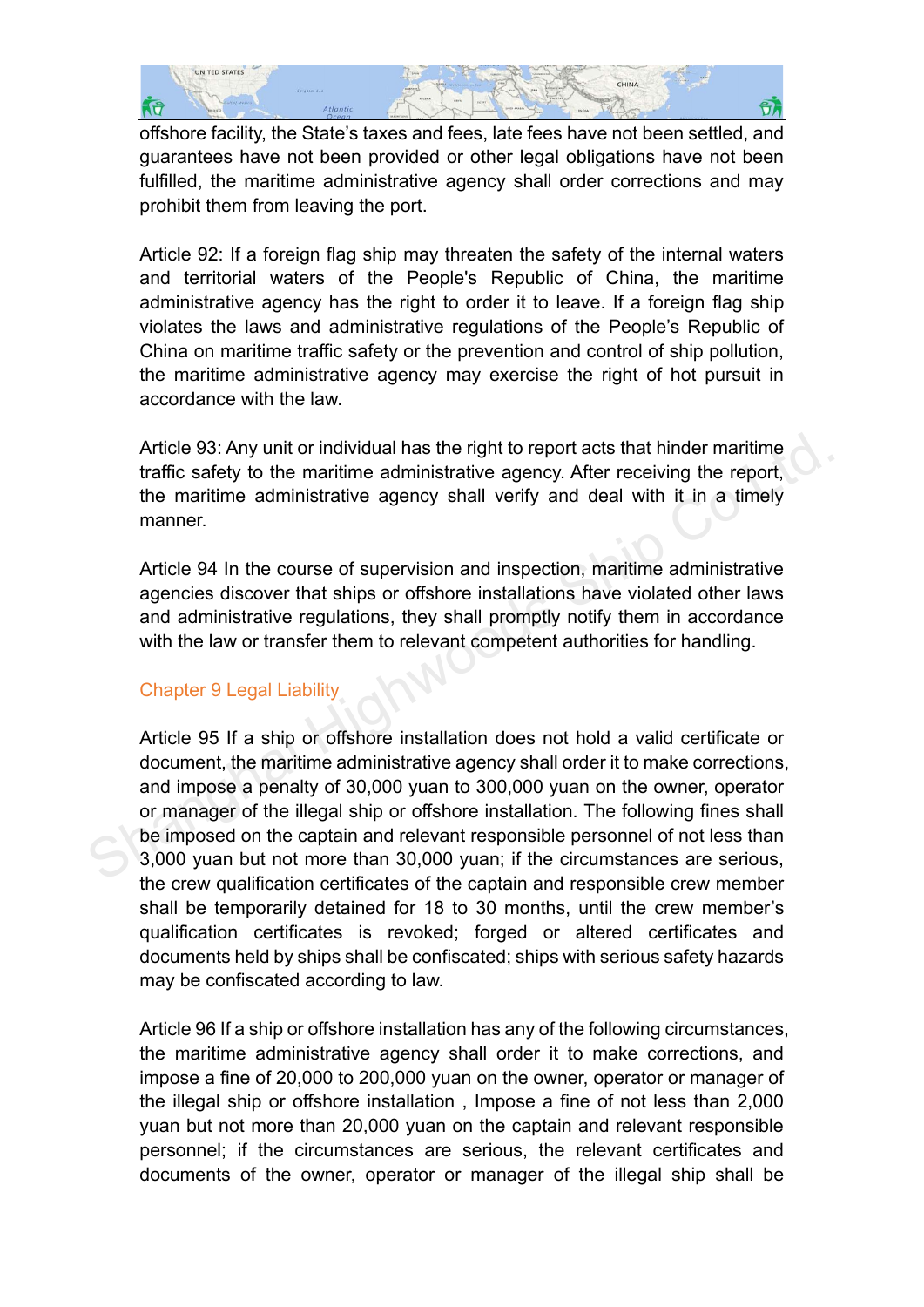

revoked, and the qualification certificates of captain and the responsible crew member shall be temporarily detained for Twelve months to twenty-four months, until the crew's certificate of competency is revoked:

(1) The actual conditions of ships and offshore installations are inconsistent with the certificates and documents held;

(2) Vessels fail to fly the national flag according to law, or illegally fly the flags of other countries, regions or organizations;

(3) The ship fails to indicate the ship's name, ship identification number, port of registry, and load line mark in accordance with regulations;

(4) The manning of ships and offshore installations does not meet the minimum safe manning requirements.

Article 97 If Crew working on a ship does not hold a crew qualification certificate, a crew health certificate, or the crew qualification certificate or health certificate held does not meet the requirements, the maritime administrative agency shall impose the owner, operator or manager of the ship a fine of not less than 10,000 yuan but not more than 100,000 yuan. For the responsible crew member not less than 3,000 yuan but not more than 30,000 yuan; if the circumstances are serious, the owner, operator or manager of the ship shall be imposed a fine of 30,000 yuan to 300,000 yuan. For the such fines, the crew qualification certificates of the responsible crew member shall be temporarily suspended for six to twelve months, until the crew qualification certificates is revoked. Article 97 If Crew working on a ship does not hold a crew qualification certificate,<br>a crew health certificate, or the crew qualification certificate or health certificate<br>held does not meet the requirements, the maritime

Article 98: Where deception, bribery and other illegitimate means are used to obtain relevant certificates and documents for Chinese ships, the maritime administrative agency shall revoke the relevant permits, confiscate relevant certificates and documents, impose the ship owner, operator or manager a fine of not less than 10,000 yuan but not more than 400,000 yuan.

Where a crew member's qualification certificates is obtained by fraud, bribery or other improper means, the maritime administrative agency shall revoke the relevant permit, confiscate the crew member's qualification certificates, and impose a fine of not less than 5,000 yuan but not more than 50,000 yuan on the responsible person.

Article 99 The crew does not maintain a safe watch, Violating regulations to ingest food, medicine or other items that may affect safety on duty, Or have other behaviors that violate the rules of marine crew watch, The maritime administrative agency shall impose a fine of not less than 1,000 yuan but not more than 10,000 yuan on the captain and the responsible crew member, Or temporarily withhold the crew's certificate of competency for three months to twelve months; If the circumstances are serious, the maritime agency shall revoke the qualification certificates of the captain and the responsible crew member.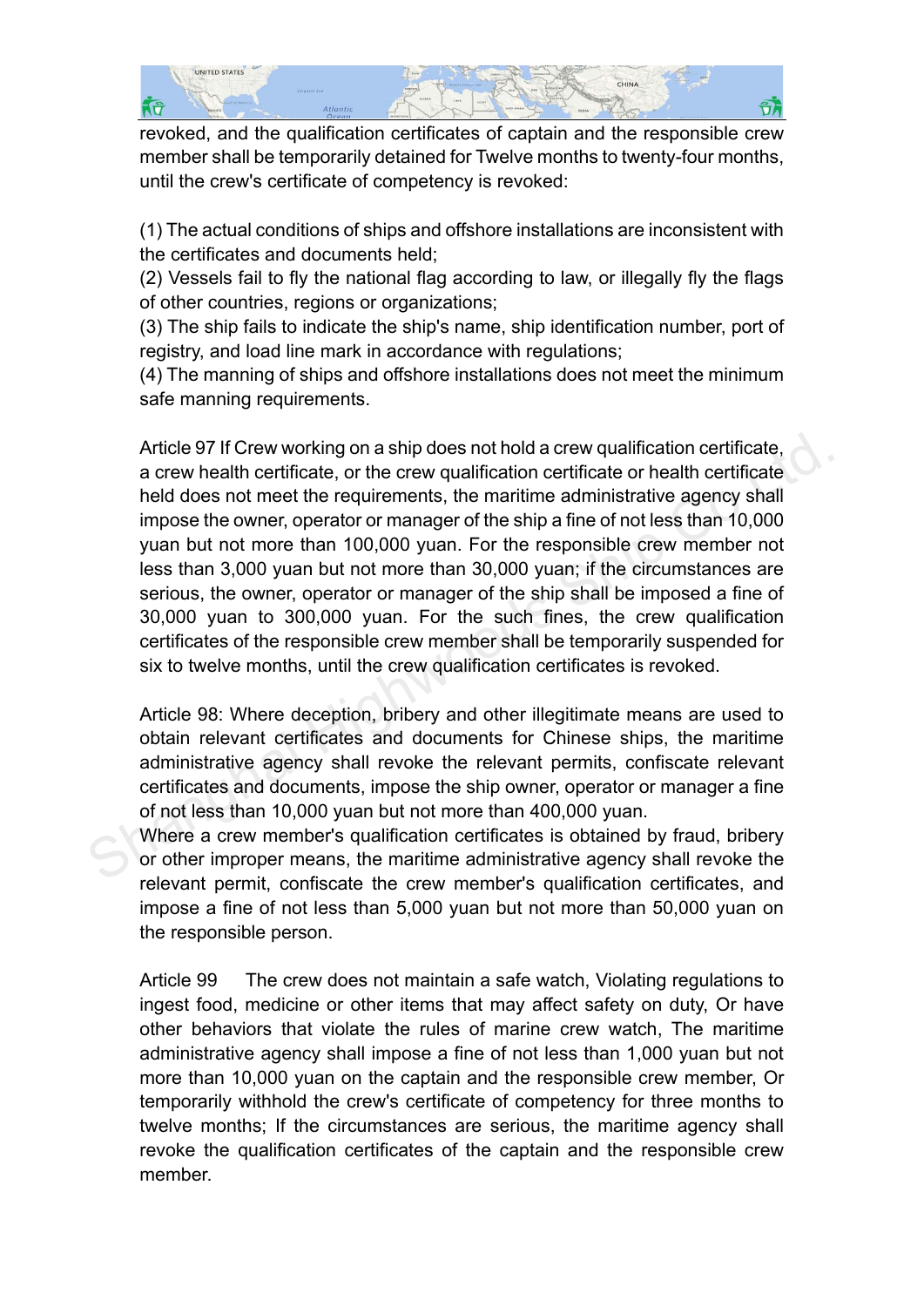

Article 100: In any of the following circumstances, the maritime administrative agency shall order corrections; if the circumstances are serious, a fine of 30,000 yuan up to 100,000 yuan shall be imposed:

(1) Failing to provide corresponding facilities and equipment to prevent collisions of ships and not setting up special navigation aids in the construction of marine engineering and coastal engineering;

(2) Damage to the maritime traffic support service system or hinder its work efficiency;

(3) Setting up or removing special navigation marks, moving the position of special navigation marks or changing other conditions such as navigation mark lights, power, etc. without the consent of the maritime administration agency, or setting temporary navigation marks does not conform to the navigation mark setting points determined by the maritime administration agency;

(4) Engage in breeding, planting, fishing, and other operations or activities that affect maritime traffic safety within safe operation areas and anchorages outside the port.

Article 101 In any of the following circumstances, the maritime administrative agency shall order corrections and impose a fine of less than 30,000 yuan on the responsible persons; if the circumstances are serious, a fine of 30,000 yuan but less than 100,000 yuan shall be imposed, and temporarily withhold qualification certificates of the responsible crew member for One month to three months: setting points determined by the maritime administration agency;<br>
(4) Engage in breeding, planting, fishing, and other operations or activities that<br>
affect maritime traffic safety within safe operation areas and anchorage

(1) The crew undertaking radio communication tasks and the staff of shorebased radio stations (stations) fail to keep the maritime traffic safety communication channel on duty and unblocked, or use the maritime traffic safety communication frequency to communicate content that is not related to maritime traffic safety;

(2) The use of radio station identification codes in violation of relevant national regulations affects the identification of maritime search and rescue;

(3) Other violations of maritime radio communication regulations.

Article 102 If a ship fails to apply for pilotage in accordance with the provisions of this law, the maritime administrative agency shall impose a fine of not less than 50,000 yuan but not more than 500,000 yuan on the owner, operator, or manager of the illegal ship, and impose the captain a fine of not less than RMB 1000 and not more than RMB 10,000; if the circumstances are serious, the relevant ship certificate shall be temporarily detained for three months to twelve months, and the captain's qualification certificates will be temporarily detained for one month to three months.

If the pilot agency is negligent in dispatching the pilot and causes damage to the ship, the maritime administrative agency shall impose a fine of 30,000 yuan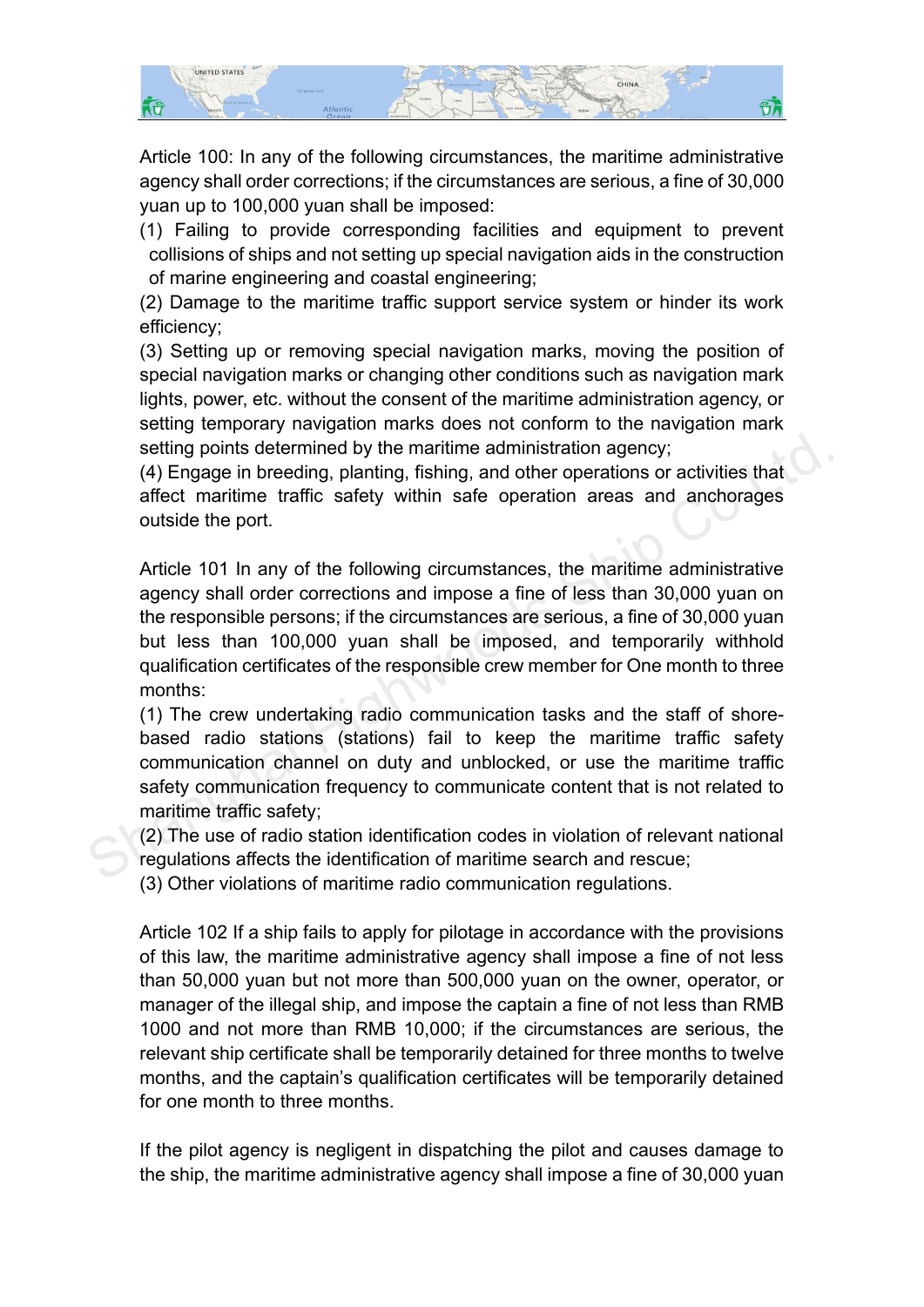

up to 300,000 yuan on the pilot agency. When piloting services are provided without authorization by the pilotage agency, the maritime administrative agency shall impose a fine of not less than 3,000 yuan but not more than 30,000 yuan on the person leading the ship.

Article 103 If a ship is sailing, berthing, or operating at sea, under any of the following circumstances, the maritime administrative agency shall order it to make corrections, and impose a penalty of between RMB 20,000 and RMB 200,000 on the owner, operator or manager of the illegal ship, the captain and the responsible crew member shall be imposed a fine of not less than 2,000 yuan but not more than 20,000 yuan, and the crew's qualification certificates shall be temporarily detained for three to twelve months; if the circumstances are serious, the qualification certificates of the master and responsible crew member shall be revoked :

(1) When ships enter and exit ports, anchorages, or pass bridge waters, straits, narrow waterways, important fishery waters, areas with dense navigable vessels, ship routing areas, and traffic control areas, fail to strengthen their lookout, maintain a safe speed and comply with Special navigation rules of the aforementioned areas; member shall be revoked :<br>
(1) When ships enter and exit ports, anchorages, or pass bridge waters, straits,<br>
narrow waterways, important fishery waters, areas with dense navigable<br>
vessels, ship routing areas, and traffic

(2) Failing to display signals, hang signs or maintain sufficient surplus water depth in accordance with relevant regulations;

3) Do not meet the conditions for safe sailing, take risks to operate or work in violation of regulations; or sail, berth, or operate not in accordance with the shipping area specified in the ship inspection certificate;

(4) Failing to turn on the ship's automatic identification, voyage data recording, remote identification and tracking, communication and other devices related to navigation safety, security, and pollution prevention in accordance with relevant regulations, and continue to display and record them;

(5) Unpacking, disassembling, initializing, reinstalling voyage data recording devices or reading the recorded information without authorization;

(6) The vessel crosses the channel and obstructs the normal navigation of the vessel in the channel, grabs the bow of another vessel or exceeds the navigable scale of the bridge and enters the waters of the bridge area;

(7) Vessels enter or cross through prohibited areas in violation of regulations;

(8) Ships carrying or towing objects that are ultra-long, ultra-high, ultra-wide, or semi-submersible, have not taken special safety measures, have not reported their sailing plans to the maritime administrative agency before sailing, and have not followed the requirement of displaying signals, hanging signs, or towing large offshore facilities such as mobile platforms and floating docks that have not obtained a towing inspection certificate issued by the ship inspection agency in accordance with the law;

(9) Vessels are berthing at piers, berths, loading and unloading stations, anchorages, safe operation areas that do not meet the safety requirements, or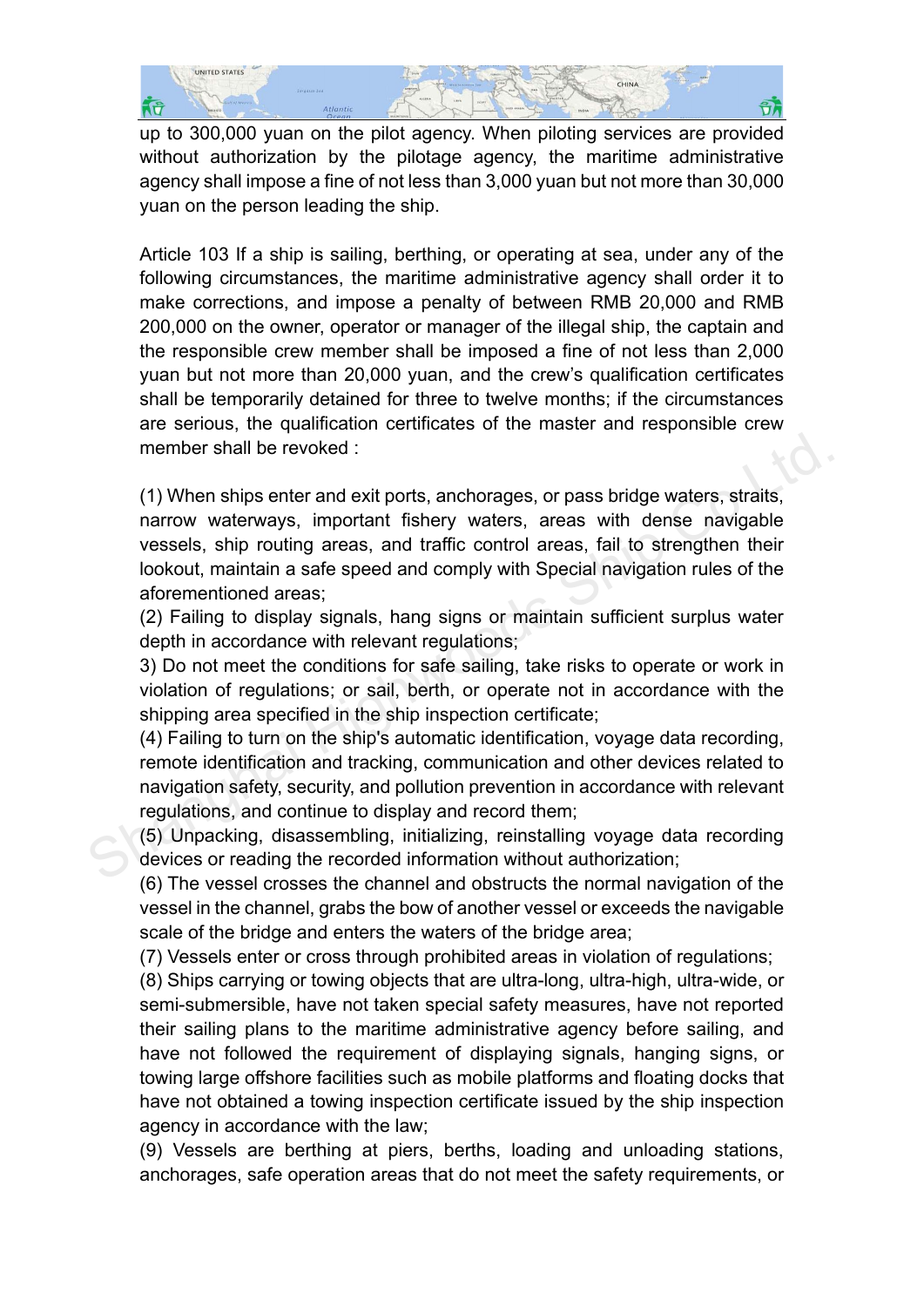

berthing endangers the safety of other ships and offshore installations;

(10) The ship violates the regulations and exceeds the passenger quota, load line, and type of cargo approved by the inspection certificate to carry passengers or cargo, or the passenger ship carries passengers while carrying dangerous goods;

(11) Passenger ships fail to express safety instructions, not set up safety signs or warnings to passengers;

(12) Failing to safely load and unload, stow, isolate, secure and manage goods in accordance with the requirements of relevant laws, administrative regulations, rules and mandatory standards and technical specifications;

(13) Other violations of maritime navigation, berthing, and operating rules.

Article 104 If a ship on international voyages enters and exits ports without permission, the maritime administrative agency shall impose a fine of not less than 3,000 yuan but not more than 30,000 yuan on the owner, operator or manager of the illegal ship, and impose a fine of not less than 3,000 yuan but not more than 30,000 yuan on the captain, responsible crew member, or Other responsible personnel shall be fined not less than 2,000 yuan but not more than 20,000 yuan; if the circumstances are serious, the qualification certificates of the captain and the responsible crew member shall be revoked. If a domestic vessel enters or exits a port or an off shore loading and unloading station fails to report to the maritime administrative agency in accordance with the law, the maritime administrative agency shall impose a fine of not less than 3,000 yuan but not more than 30,000 yuan on the owner, operator or manager of the illegal ship, and the captain, the responsible crew member or other responsible personnel shall be fined not less than 500 yuan but not more than 5,000 yuan. permission, the maritime administrative agency shall impose a fine of not less<br>than 3,000 yuan but not more than 30,000 yuan on the owner, operator or<br>manager of the illegal ship, and impose a fine of not less than 3,000 y

Article 105: Vessels and offshore installations are engaged in offshore construction operations without permission, or they have not conducted operations in accordance with the requirements of the permit and beyond the

approved safe operation area, The maritime administrative agency shall order

corrections and impose a fine of 30,000 yuan to 300,000 yuan on the owner, operator or manager of the illegal ship or offshore facility, and impose a fine of 3,000 yuan to 30,000 yuan on the captain and the responsible crew member or the temporary suspension of the crew qualification certificate for six to twelve months; if the circumstances are serious, the crew qualification certificate of the captain and the responsible crew member shall be revoked. If you engage in water and underwater activities that may affect maritime traffic safety and fail to report to the maritime administrative agency in advance as required, the maritime administrative agency shall impose a penalty on the owner, operator or manager of the illegal ship or offshore facility from 10,000 yuan to 30,000 yuan the captain and the responsible crew member shall be fined not less than 2,000 yuan but not more than 20,000 yuan.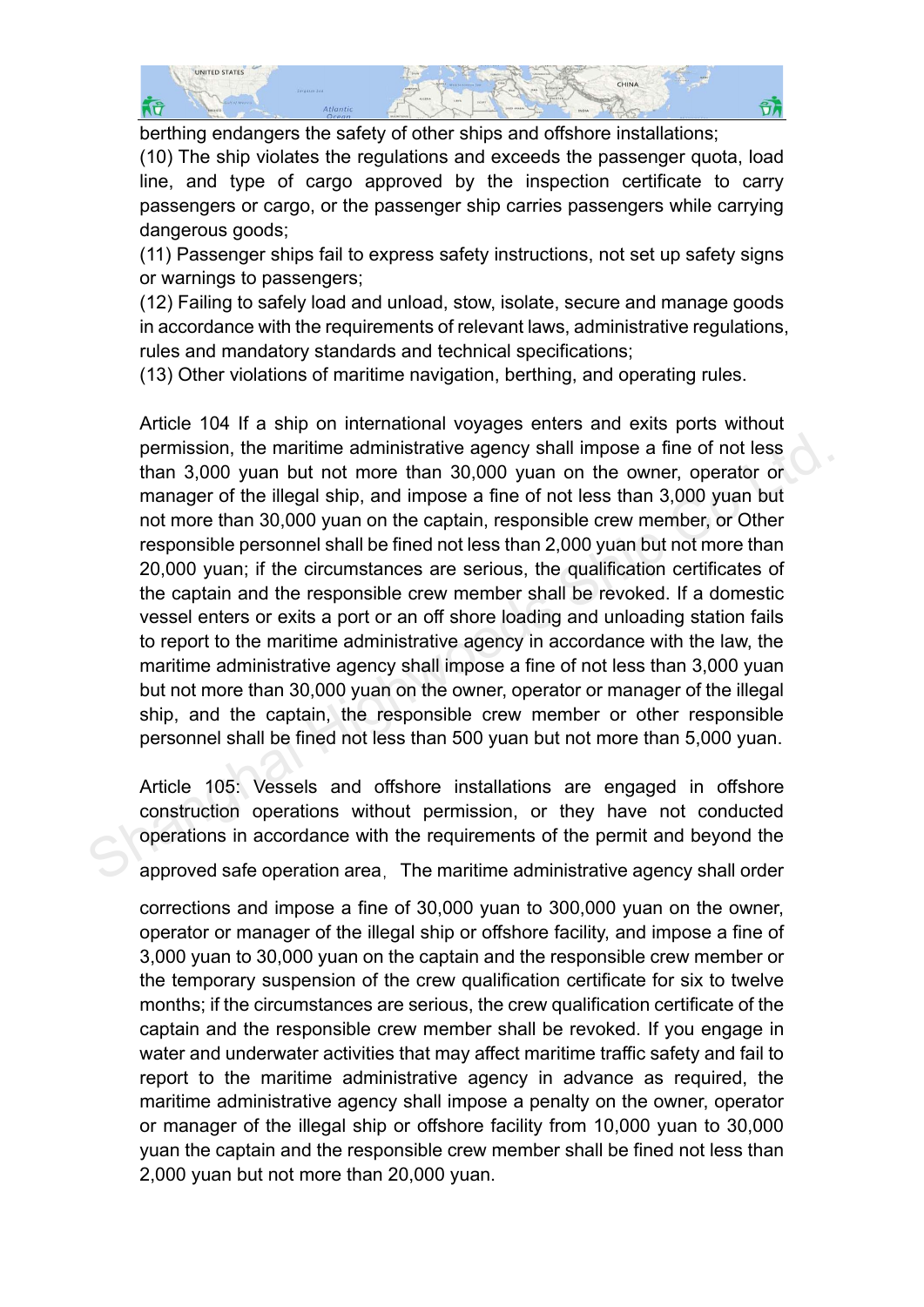

Article 106 If the owner, operator or manager of the obstructing navigation has one of the following circumstances, the maritime administrative agency shall order correction and impose a fine from 20,000 to 200,000 yuan; if the correction is not made within the time limit, the maritime administrative agency has the right to implement as agency performance in accordance with the law, and the cost of agency performance shall be borne by the owner, operator or manager of the obstruction:

(1) Failure to promptly set up warning signs in accordance with the requirements of relevant mandatory standards and technical specifications;

(2) Failure to report the name, shape, size, location and depth of the obstructing object to the maritime administration;

(3) Failure to salvage and remove obstructive objects within the time limit set by the maritime administrative agency.

Article 107 If a foreign flag ship enters or exits the internal waters and territorial waters of the People's Republic of China in violation of the provisions of this Law, the maritime administrative agency shall impose a penalty of not less than 50,000 yuan but not more than 500,000 yuan on the owner, operator or manager of the illegal ship. Fines shall be imposed on the captain of not less than 10,000 yuan but not more than 30,000 yuan.

Article 108 If a ship carrying dangerous goods has one of the following circumstances, the maritime administrative agency shall order corrections and impose a fine of not less than 50,000 yuan but not more than 500,000 yuan on the owner, operator or manager of the illegal ship: The captain, responsible crew member or other responsible personnel shall be fined not less than 5,000 yuan but not more than 50,000 yuan; if the circumstances are serious, they shall be ordered to stop operations or sailing, and the captain and responsible crew member's crew qualification certificates shall be temporarily detained for six months to twelve Months until the crew's certificate of competency is revoked: by the maritime administrative agency.<br>
Article 107 If a foreign flag ship enters or exits the internal waters and territorial<br>
waters of the People's Republic of China in violation of the provisions of this<br>
Law, the mari

(1) Without permission, entering or leaving the port or engaging in the transfer operation of bulk liquid dangerous goods;

(2) Failing to prepare corresponding emergency response plans in accordance with regulations, and not equipped with corresponding fire-fighting or emergency equipment;

(3) Engaging in dangerous goods loading, unloading, and transfer operations in violation of the relevant mandatory standards and safe operation procedures.

Article 109: Where a shipper consigns dangerous goods under any of the following circumstances, the maritime administrative agency shall order it to make corrections and impose a fine of 50,000 yuan to 300,000 yuan:

(1) Failing to notify the carrier of the official name, nature of the danger and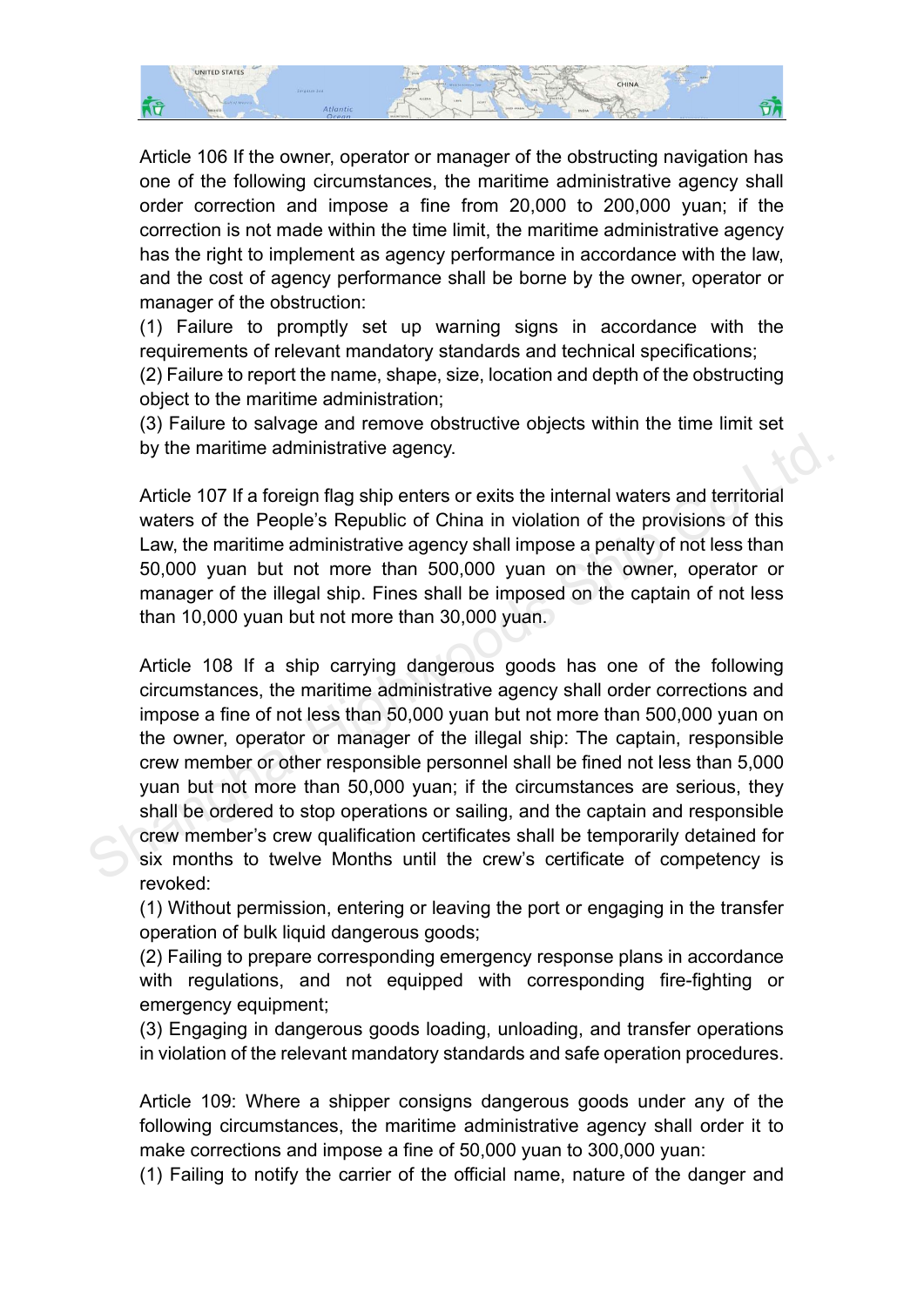

protective measures that should be taken for the consigned dangerous goods; (2) Failing to properly package dangerous goods in accordance with the requirements of relevant laws, administrative regulations, rules and mandatory standards and technical specifications, and set up obvious dangerous goods signs and labels;

(3) Consigning dangerous goods in the consignment of general cargo or falsely reporting that the dangerous goods are consignment of general cargo;

(4) Failing to submit documents issued by relevant professional institutions indicating the dangerous characteristics of the goods and the protective measures that should be taken in accordance with the law.

Article 110 If a ship or offshore facility is in distress or fails to perform reporting obligations after a maritime traffic accident, or there is a situation of concealment or misreporting, the maritime administrative agency shall deal with the owner, operator or manager of the illegal ship or offshore facility Impose a fine of between 3,000 yuan and 30,000 yuan, impose a fine of between 2,000 yuan and 20,000 yuan on the captain and the responsible crew member, and temporarily detain the crew's certificate of competency for six to 24 months; if the circumstances are serious, the owner, operator or manager of an illegal ship or offshore facility shall impose a fine of not less than 10,000 yuan but not more than 100,000 yuan, and revoke the crew qualification certificates of the captain and responsible crew member. concealment or misreporting, the maritime administrative agency shall deal with<br>the owner, operator or manager of the illegal ship or offshore facility Impose a<br>fine of between 3,000 yuan and 30,000 yuan, impose a fine of

Article 111 If a ship escapes after a maritime traffic accident, the maritime administrative agency shall impose a fine of not less than 100,000 yuan but not more than 500,000 yuan on the owner, operator or manager of the illegal ship, and a fine of not less than 5,000 yuan but not more than 50,000 yuan on the captain and responsible crew member and the crew's certificate of competency shall be revoked. Those who are punished shall not reapply for life.

Article 112 If a ship or offshore facility fails to perform its duty of maritime rescue in accordance with the law and does not obey the command of a maritime search and rescue center, the maritime administrative agency shall impose a penalty of more than 30,000 yuan, but not less than 300,000 yuan on the owner, operator or manager of the ship or offshore facility. The crew qualification certificate of the captain and responsible crew member shall be temporarily detained for six to twelve months, until the crew qualification certificate is revoked.

Article 113 Where relevant units or individuals refuse or hinder the supervision and inspection of maritime administrative agencies, or resort to falsification when undergoing supervision and inspections, the maritime administrative agency shall impose a fine of not less than RMB 2,000 and not more than RMB 20,000, and temporarily detain certificate of competencies of the captain and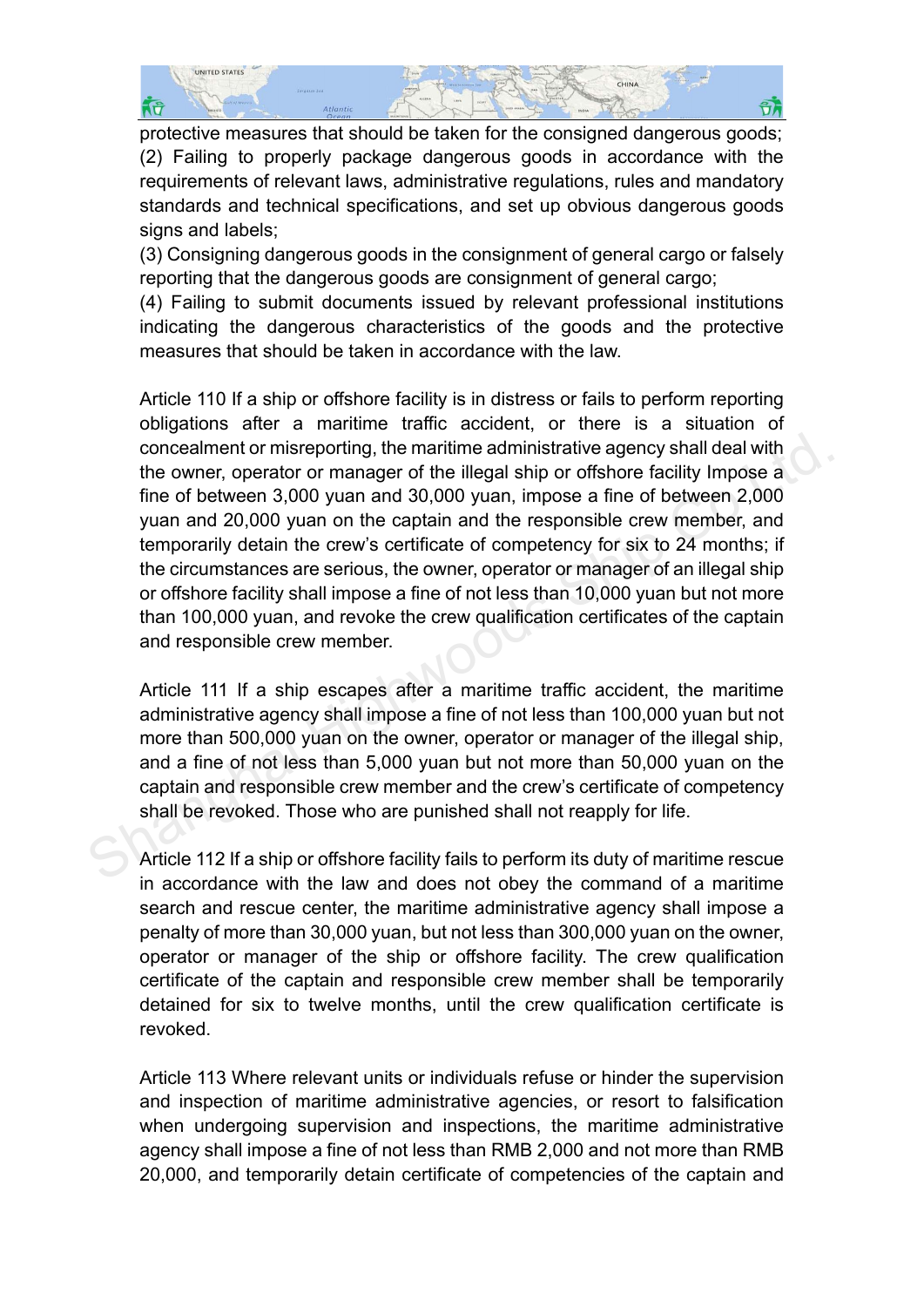

the crew from six months to 24 months, until the crew's certificate of competencies is revoked.

Article 114: If the staff of the competent department of transportation, maritime affairs administration and other relevant departments violate the provisions of this law, abuse their power, neglect their duties, or engage in malpractice for personal gain, they shall be punished in accordance with the law.

Article 115: Where a civil dispute is caused by a maritime traffic accident, the parties may apply for arbitration or file a lawsuit in a people's court in accordance with the law.

Article 116: Anyone who violates the provisions of this law and constitutes a violation of public security management shall be given public security management penalties according to law; if personal or property damage is caused, civil liability shall be borne according to law; if a crime is constituted, criminal responsibility shall be investigated according to law. violation of public security management shall be given public security<br>management penalties according to law; if personal or property damage is<br>caused, civil liability shall be borne according to law; if a crime is constit

# Chapter 10 Supplementary Provisions

Article 117: The meaning of the following terms in this law are: Vessels refer to all types of drainage or non-drainage ships, boats, rafts, water vehicles, submersibles, mobile platforms and other mobile devices.

Offshore facilities refer to various fixed or floating buildings, installations and fixed platforms above and below water, but do not include port facilities such as wharfs and breakwaters.

Internal water refers to the sea area from the land side of the territorial sea baseline of the People's Republic of China to the coastline.

Construction operations refer to exploration, excavation, blasting, construction, maintenance, and dismantling of water and underwater structures or facilities, channel construction, dredging (except channel maintenance and dredging) operations, and salvage of sunken ships and sunken objects.

Maritime traffic accidents refer to accidents that occur during navigation, berthing, and operations of ships and offshore installations that cause casualties or property losses due to collisions, strandings, reefs, touches, fires, wind disasters, wave damage, and sinking.

Maritime danger refers to various situations that pose a threat to the safety of life at sea and the water environment and require immediate measures to avoid, control, mitigate and eliminate.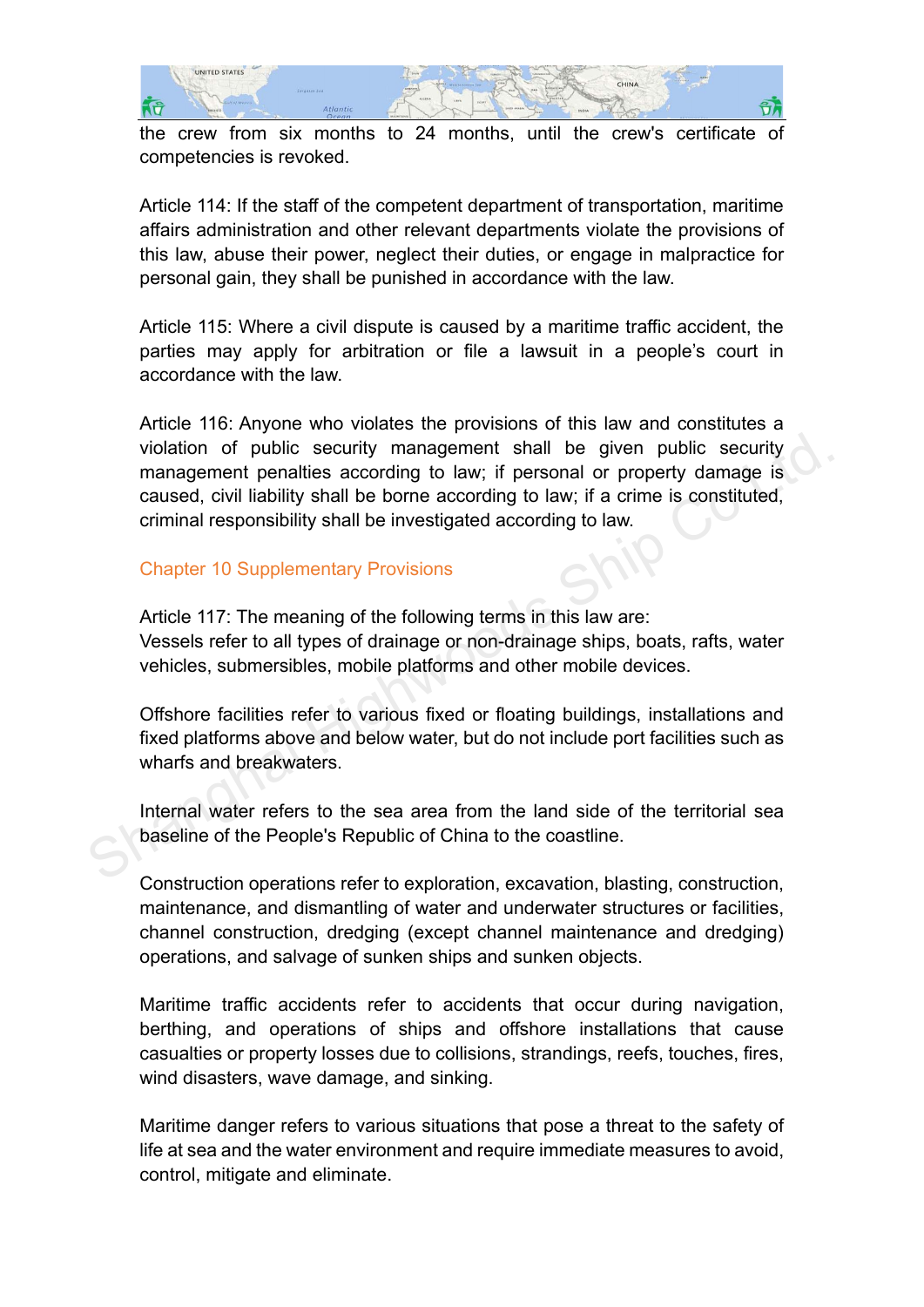

Dangerous goods refer to those listed in the International Maritime Transport of Dangerous Goods Regulations and the National Dangerous Goods List, which are flammable, explosive, toxic, corrosive, radioactive, polluting, etc., which may be caused during the transportation of ships. Goods that require special protective measures for personal injury, property damage or environmental pollution.

Sea ferry refers to the transportation infrastructure between islands on the sea, between sea islands and the mainland, and between the mainland and the mainland across the sea. It is dedicated to the transportation of people, luggage, and vehicles by ferry.

Article 118 The specific measures for the inspection and crewing of official ships shall be separately formulated by the competent department of transportation under the State Council in conjunction with the relevant competent departments.

The measures for registration and inspection of sports ships shall be separately formulated by the competent department of sports under the State Council. The maritime traffic safety supervision and management of sports ships during training and competitions shall be the responsibility of the competent sports department.

The supervision and management of fishery crews, fishery radios, and fishery navigation aids, the registration and management of fishery vessels, the management of maritime traffic safety in the waters of fishing ports, and the investigation and handling of traffic accidents among fishery vessels (including those of foreign nationality) shall be handled by the people's governments at or above the county level. The fishery and fishery administration department are responsible. Where laws, administrative regulations or the State Council have other provisions on the investigation and handling of traffic accidents between fishing vessels, those provisions shall prevail. Article 118 The specific measures for the inspection and crewing of official ships<br>shall be separately formulated by the competent department of transportation<br>under the State Council in conjunction with the relevant compe

In addition to the provisions of the preceding paragraph, the maritime traffic safety management of fishing vessels shall be the responsibility of the maritime administrative agency. The inspection and supervision and management of fishing vessels shall be carried out by the maritime administrative agency in accordance with the provisions of relevant laws and administrative regulations.

The inspection of offshore oil and natural gas production facilities such as floating oil storage devices shall be subject to relevant laws and administrative regulations.

Article 119 The management of internal maritime traffic safety in maritime